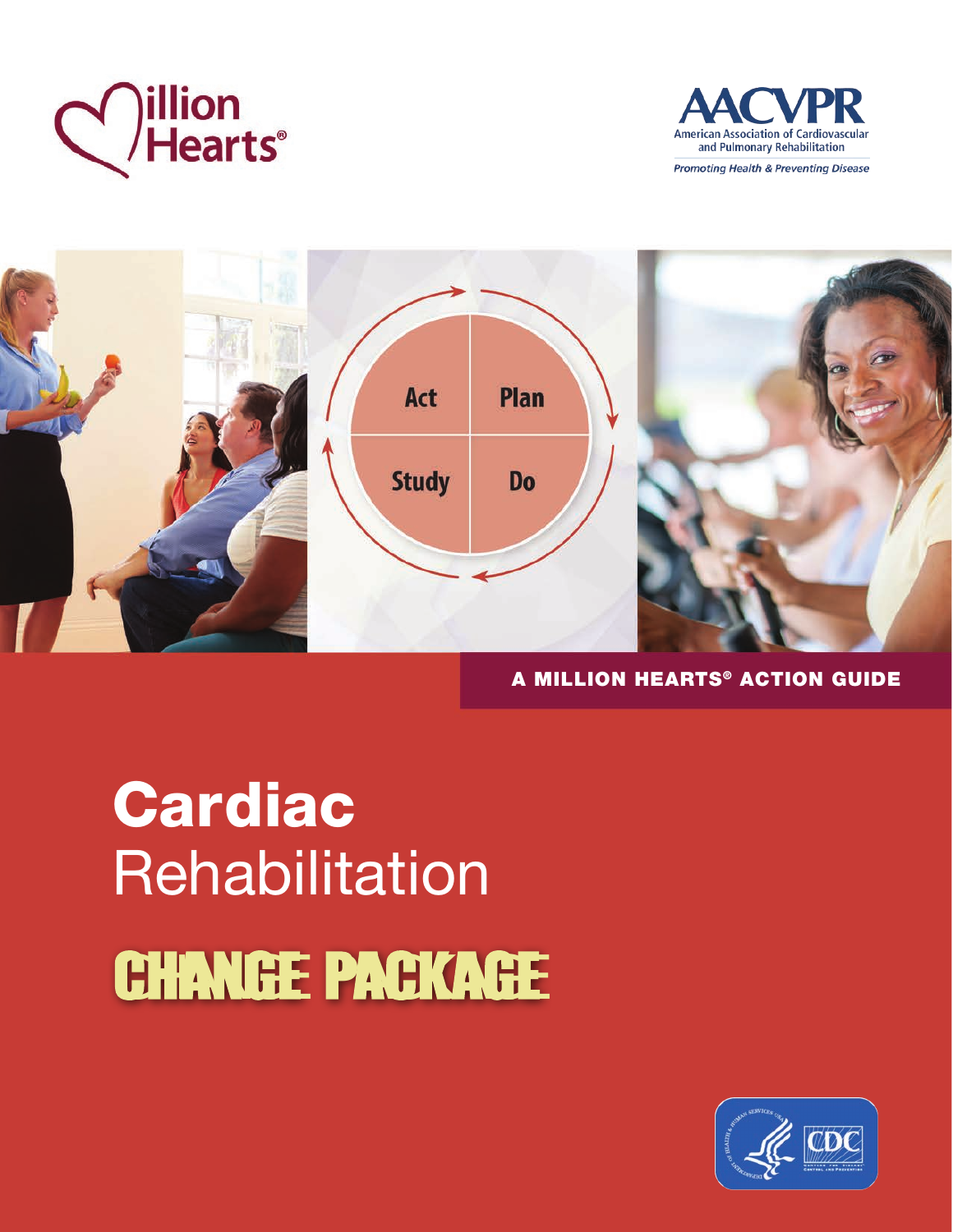This Cardiac Rehabilitation Change Package was completed by the Centers for Disease Control and Prevention (CDC) in collaboration with the American Association of Cardiovascular and Pulmonary Rehabilitation (AACVPR) with the purpose of helping cardiac rehabilitation programs, hospital quality improvement teams, and public health professionals who partner with these groups to implement systems and strategies that improve care for patients who are eligible for cardiac rehabilitation. AACVPR is a multidisciplinary professional association comprised of health professionals who serve in the field of cardiac and pulmonary rehabilitation.

#### Authors

This document was conceptualized and authored by: Hilary K. Wall, MPH,<sup>1</sup> Haley Stolp, MPH (IHRC, Inc.), Briana Lucido, MPH, CHES,<sup>1</sup> and Kaitlin Graff, MSW, MPH.<sup>1</sup>

## **Contributors**

The following individuals contributed subject matter expertise, identified tools and resources, and reviewed the document: Janet Wright, MD, FACC,<sup>1</sup> Todd M. Brown, MD, MSPH, FACC, FAACVPR (University of Alabama at Birmingham),<sup>2</sup> Tracy Herrewig, MS, RCEP, FAACVPR (Ascension Mercy Hospital),<sup>3</sup> Steven J. Keteyian, PhD, FAACVPR (Henry Ford Health System),<sup>2</sup> Amy Knight, PhD (University of Alabama at Birmingham),<sup>2</sup> Karen Lui, RN, MS, MAACVPR (GRQ, LLC),<sup>2</sup> Ana Mola, PhD, RN, ANP-BC, MAACVPR (NYU Langone Health),<sup>2</sup> Randal Thomas, MD, MS, MAACVPR, FACC, FAHA (Mayo Clinic),<sup>2</sup> Kathleen Traynor, RN, MS, FAACVPR (Massachusetts General Hospital),<sup>2</sup> Janice Anderson, RN, BSN, CCRP (Christiana Care Health System), Tamara Garwick, MA, RCEP, FAACVPR (Mount Carmel Health System), and Shawn Leth, MEd, CEP (Mayo Clinic).

#### Reviewers

The following individuals provided review and feedback on the document: Mary G. George, MD, MSPH, FACS, FAHA,' Judy Hannan, RN, MPH,<sup>1</sup> Salvatore Lucido, JD, MPA,<sup>1</sup> Betsy Thompson, MD, MSPH, DrPH,<sup>1</sup> Barbara Courtney, MS, RCEP, FAACVPR (Adventist HealthCare), Kathleen Tong, MD (University of California, Davis), and Mark Williams, PhD (Creighton University School of Medicine).

#### Graphic Design and Editorial Assistance

Graphic and HTML design support was provided by: Shelby Barnes, MPH, CHES,<sup>1</sup> Booker Daniels, MPH,<sup>1</sup> Susan Davis (Northrop Grumman Corporation), and Jessica Spraggins, MPH.<sup>1</sup> Editorial support was provided by: Jena Eberly Stack, MEd, PMP,<sup>3</sup> Megan Cohen, MPA, CAE,<sup>3</sup> and Hannah Muerhoff, BA.<sup>3</sup>

We would like to extend special thanks to the following organizations for their willingness to share tools and resources to improve cardiac rehabilitation referral, enrollment, and participation as further denoted within the Cardiac Rehabilitation Change Package:

Baystate Medical Center, Springfield, MA Beth Israel Deaconess Hospital–Milton, Milton, MA Christiana Care Health System, Wilmington, DE Emory Healthcare, Atlanta, GA Genesis Hospital, Zanesville, OH Henry Ford Health System, Detroit, MI Lake Regional Health System, Osage Beach, MO Massachusetts General Hospital, Boston, MA Memorial Hospital of Carbondale, Carbondale, IL

Miriam Hospital, Providence, RI Mount Carmel Health System, Mount Carmel, OH NYU Langone Health, New York, NY Penn Medicine, Philadelphia, PA Rochester Regional Health, Rochester, NY Southwest Florida Heart Group, Fort Myers, FL University of Alabama at Birmingham, Birmingham, AL University of Vermont Medical Center, Burlington, VT

## For More Information

Hilary K. Wall, MPH Division for Heart Disease and Stroke Prevention, Centers for Disease Control and Prevention [hwall@cdc.gov](mailto://hwall@cdc.gov)

## Suggested Citation

Centers for Disease Control and Prevention. *Cardiac Rehabilitation Change Package*. Atlanta, GA: Centers for Disease Control and Prevention, US Dept of Health and Human Services; 2018.

<sup>1</sup> Centers for Disease Control and Prevention

<sup>2</sup> American Association of Cardiovascular and Pulmonary Rehabilitation

<sup>3</sup> American Association of Cardiovascular and Pulmonary Rehabilitation Headquarters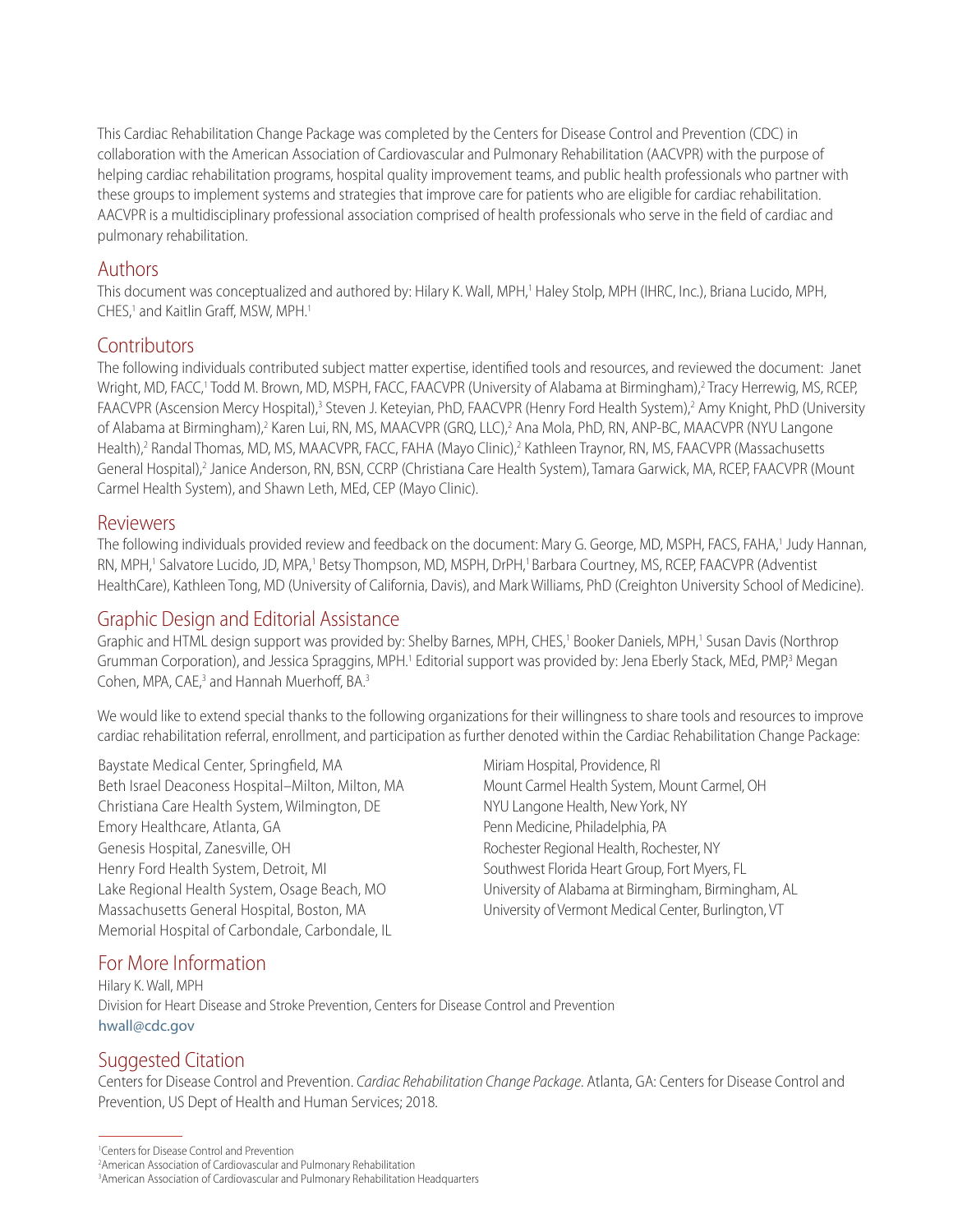## Contents

Website addresses of nonfederal organizations are provided solely as a service to readers. Provision of an address does not constitute an endorsement for this organization by CDC or the federal government, and none should be inferred. CDC is not responsible for the content of other organizations' webpages.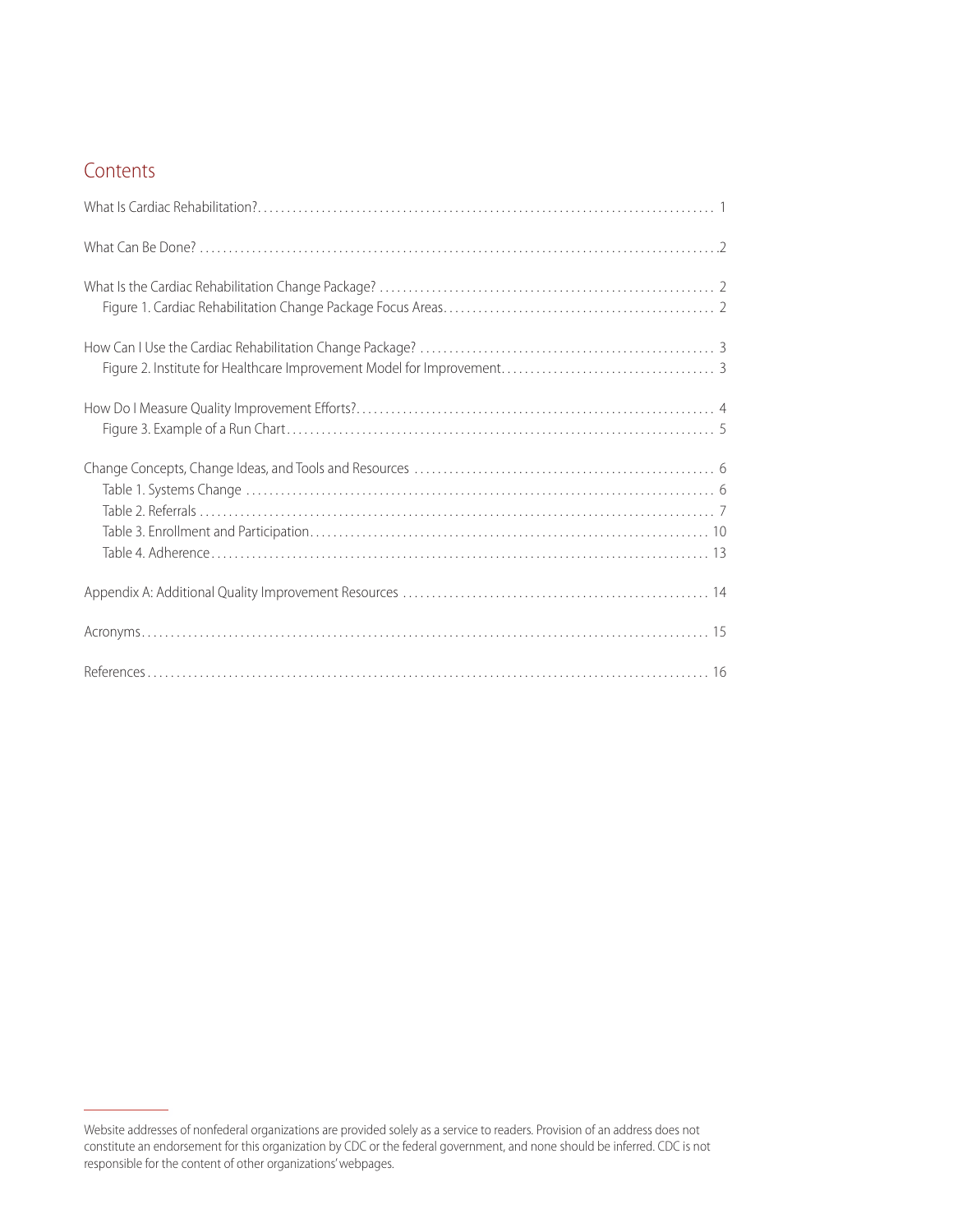## <span id="page-3-0"></span>What Is Cardiac Rehabilitation?

Cardiac rehabilitation (CR) is a comprehensive secondary prevention program designed to improve cardiovascular health following a cardiac-related event or procedure. While there are some instances of inpatient (Phase 1) CR, the vast majority of CR is delivered in an outpatient (Phase 2) setting and, therefore, is the focus of this publication. An optimal CR experience consists of 36 one-hour sessions that include team-based, supervised exercise training, education and skills development for heart-healthy living, and counseling on stress and other psychosocial factors.<sup>1</sup>

Strong evidence shows that CR programs can benefit individuals who have:

- $\cdot$  Had a heart attack.<sup>2</sup>
- Chronic stable angina.<sup>3</sup>
- Received a coronary angioplasty or stent.<sup>4</sup>
- Chronic heart failure.<sup>5</sup>
- Undergone coronary artery bypass surgery, heart valve replacement or repair, or a heart or heart-lung transplant.<sup>[6,7](#page-18-1)</sup>

Many insurance companies cover CR for the conditions listed above,\* but it is necessary to review each patient's individual insurance benefits for CR.

Participation in a CR program can reduce the risk of death from any cause<sup>8,9</sup> and from cardiac causes,[9,10](#page-18-1) as well as decrease hospital readmissions[.9,11](#page-18-1) CR participation also improves functional status,<sup>11</sup> quality of life, $9-11$  and mood.<sup>12</sup>

Participation in a CR program can reduce the risk of death from any cause and from cardiac causes, as well as decrease hospital readmissions. CR participation also improves functional status, quality of life, and mood.

Despite these benefits, enrollment in CR remains low, ranging from 10% to 34% in national analyses[,13–15 w](#page-18-1)ith strong state-by-state geographic variation[s14,16 a](#page-19-0)nd differences by cardiac diagnosis[.14,15,17 B](#page-19-0)arriers to program enrollment are many, occurring at the health system, policy, program, and patient levels. For example, although CR services are widely covered by public and private health insurance plans, co-payments per session represent a financial obstacle for many patients.

Million Hearts®, a national initiative co-led by the Centers for Disease Control and Prevention (CDC) and the Centers for Medicare & Medicaid Services (CMS) with the goal of preventing one million acute cardiovascular events by 2022, has worked with CR professionals to set a **national** goal of 70% participation in CR for eligible patients.<sup>1</sup> [I](#page-18-1)mproving awareness about the value of CR, increasing referral of eligible patients, and reducing system and patient barriers to participation are all critical steps in improving the referral, enrollment, and participation rates in CR programs. More importantly, effective remedies have been identified but are not being widely and systematically implemented.

\* In addition, individuals with peripheral arterial disease (PAD) and intermittent claudication benefit from supervised exercise therapy (SET). Although SET for PAD is a separate and distinct service from CR, CR programs are an ideal setting for the delivery of SET.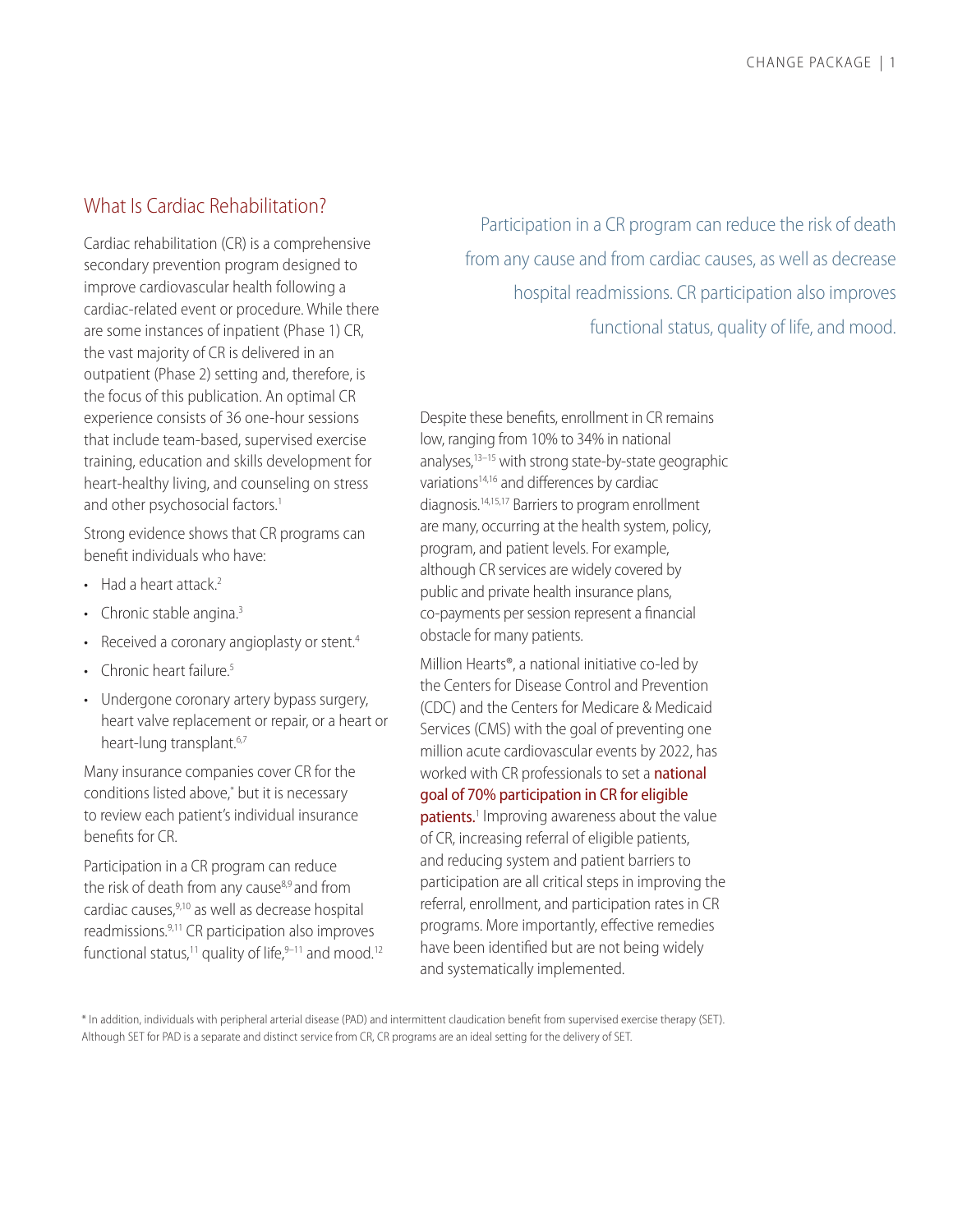#### <span id="page-4-2"></span><span id="page-4-0"></span>What Can Be Done?

Because CR is so underutilized, program staff, other health care professionals, and others interested in improving rates of referral, enrollment, and/or participation have a unique opportunity to be change agents for their institutions. Improvement in CR utilization and delivery will require one or more champions to identify needed changes, find solutions, and measure and share progress. Multiple champions are likely needed since referral, enrollment, and participation often involve many:

- Processes (e.g., incorporating referral to CR into discharge order sets, integrating health information technology, changing workflows).
- Disciplines (e.g., cardiology, hospital medicine, rehabilitation).
- Professionals (e.g., physicians, nurses, exercise physiologists, administrators).
- Locations (e.g., inpatient units, CR programs, physician offices).

## <span id="page-4-1"></span>What Is the Cardiac Rehabilitation Change Package?

The Cardiac Rehabilitation Change Package (CRCP) presents a listing of process improvements that CR champions can implement as they seek optimal CR utilization. It is composed of change concepts, change ideas, and tools and resources. Change concepts, sometimes called key drivers, are general notions that are useful in the development of more specific ideas for changes that lead to improvement. **Change ideas** are actionable, specific ideas or strategies for changing a process. Change ideas can be rapidly tested on a small scale to determine whether they result in improvements in the local environment. With each change idea the CRCP lists one or more evidence- or practice-based **tools and resources** that can be adapted by or adopted in a health care setting to improve CR utilization.

The purpose of the CRCP is to help quality improvement (QI) teams from hospitals and CR programs put systems and strategies in place that target improved care for more of the eligible patients. The CRCP is broken down into four main focus areas (Figure 1):

Figure 1. Cardiac Rehabilitation Change Package Focus Areas

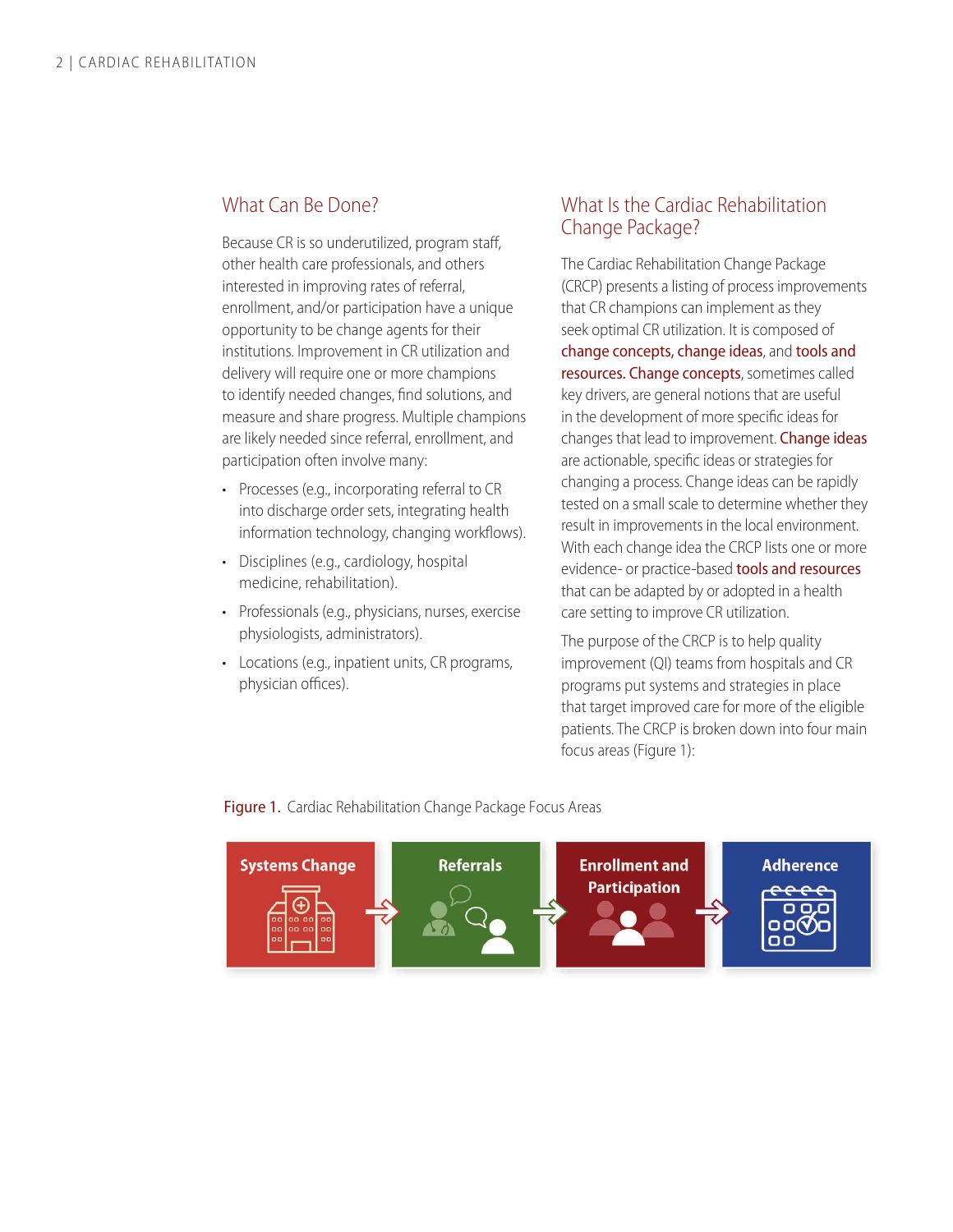#### <span id="page-5-0"></span>How Can I Use the Cardiac Rehabilitation Change Package?

The CRCP is meant to serve as a menu of options from which QI teams can select specific interventions to improve CR utilization. We do not recommend that any teams attempt to implement all of the interventions at once, nor is it likely that all interventions will be applicable to your clinical setting.

Start by bringing together a team of CR professionals, physicians, administrators, and other relevant stakeholders to discuss the aspects of CR utilization that are most in need of improvement. The team can then select corresponding interventions from the CRCP that best address those issues.

Figure 2 depicts the Institute for Healthcare Improvement's (IHI) Model for Improvement.<sup>18</sup> The Model for Improvement suggests first posing three questions:

- 1. What are we trying to accomplish?
- 2. How will we know that a change is an improvement?
- 3. What changes can we make that will result in improvement?

The answers to these questions will point you to your QI objectives and related metrics. You can choose strategies from the many listed in this CRCP that align with your objectives and have been shown to result in improvement.

Read through Tables 1–4 for a list of change concepts and ideas that hospitals and

<span id="page-5-1"></span>Figure 2. Institute for Healthcare Improvement Model for Improvement

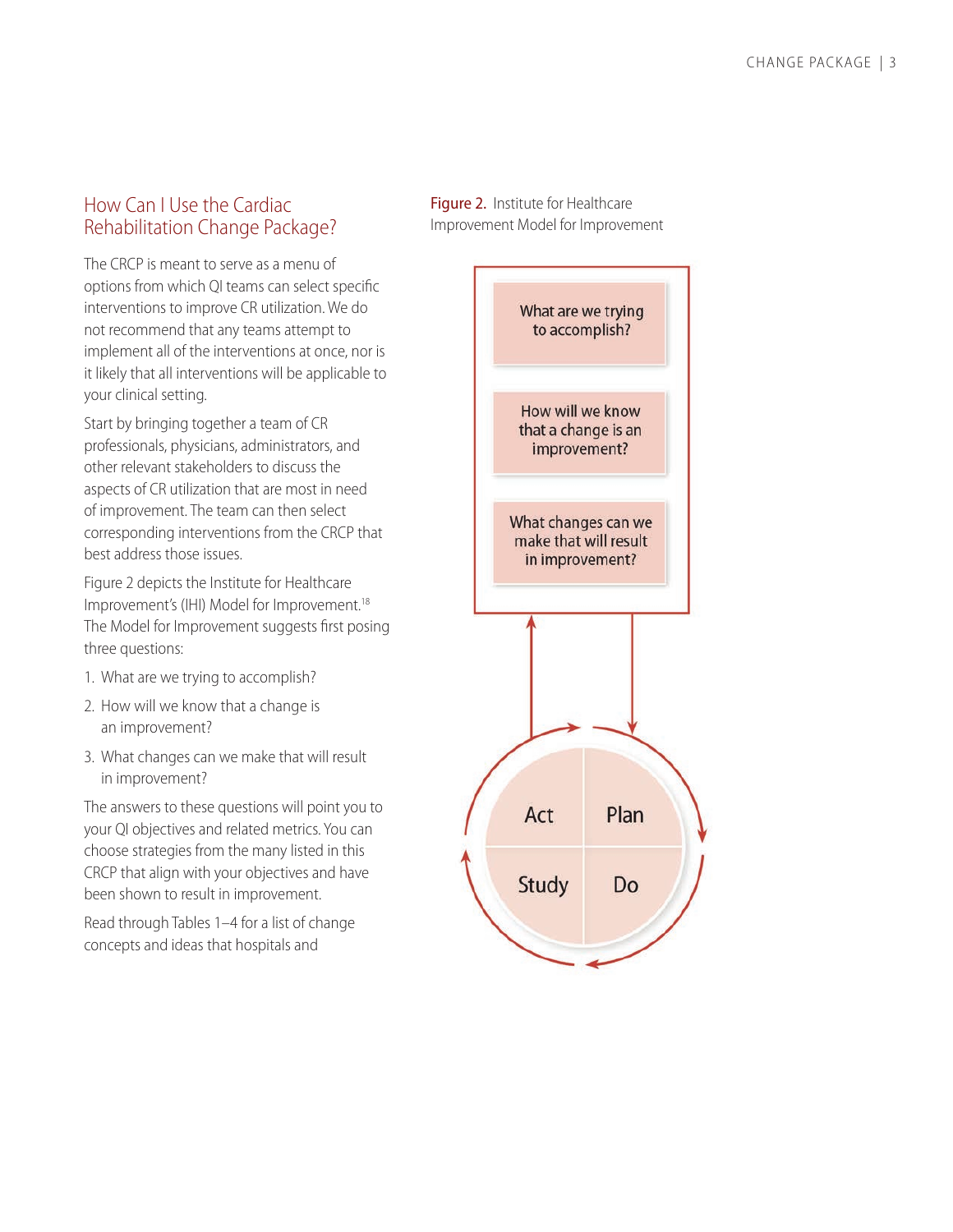CR programs can implement to improve CR utilization for their patient population. Each change concept and idea is paired with tools and resources suggested by experts in the field who have successfully used them. The Acknowledgments and Contributors section lists content contributors.

- Systems Change (Table 1) offers ways to establish foundations for effective CR utilization efforts and is likely the best place on which to focus initial QI efforts. These include identifying a champion to provide leadership on focused QI efforts and making CR utilization a priority.
- Referrals (Table 2) provides approaches aimed at bolstering CR referral. These include using standardized processes, electronic referrals, and health system data to drive improvement.
- Enrollment and Participation (Table 3) lists strategies that health systems can use to encourage enrollment and participation in CR. These include various modes of patient education and engagement and different ways in which CR programs can be modified to better accommodate patient needs and preferences.
- Adherence (Table 4) strategies are about understanding patient characteristics that are predictive of program drop-out and deploying strategies to encourage adherence.

There are four types of tools showcased in the CRCP:

1) American Association of Cardiovascular and Pulmonary Rehabilitation (AACVPR) Cardiac Rehabilitation Systems Change, Referral, Enrollment, or Adherence Strategies—highlevel issue summaries with concise guidance to aid implementation of programmatic strategies.

- 2) **Case studies**—detailed examinations of how a specific cardiac rehabilitation program was able to make a given change; they include motivation for program changes, timeline, staffing, and facilitators and barriers.
- 3) Program-specific tools—tangible resources that have been implemented by CR programs or researchers and can be adopted as is or adapted to meet other programs' needs.
- 4) Organization-specific tools-resources from clinical and public health organizations that support cardiac rehabilitation.

The tools contained in the CRCP have been used in the field over the past several years to systematize and improve CR utilization. Consequently, some clinical details in the tools may reflect treatment and management decisions that do not apply to or differ from your setting. However, these tools can be adapted by filtering in the evidence, practices, and characteristics that are unique to your patient population. Because the science behind CR utilization is ever-changing, the CRCP will be periodically updated.

Once you have selected a change idea to implement, work through a [Plan-Do-Study-Act](http://www.ihi.org/resources/Pages/HowtoImprove/ScienceofImprovementTestingChanges.aspx)  [\(PDSA\) cycle](http://www.ihi.org/resources/Pages/HowtoImprove/ScienceofImprovementTestingChanges.aspx) with a small number of patients (i.e., a "small test of change") to test the change idea in your clinical setting.

#### <span id="page-6-0"></span>How Do I Measure Quality Improvement Efforts?

It is essential to monitor and measure QI efforts—both outcomes and processes. Overall outcomes such as improved CR enrollment rates or the percentage of patients who improve their functional capacity by 40% or more are important to measure, but it is also important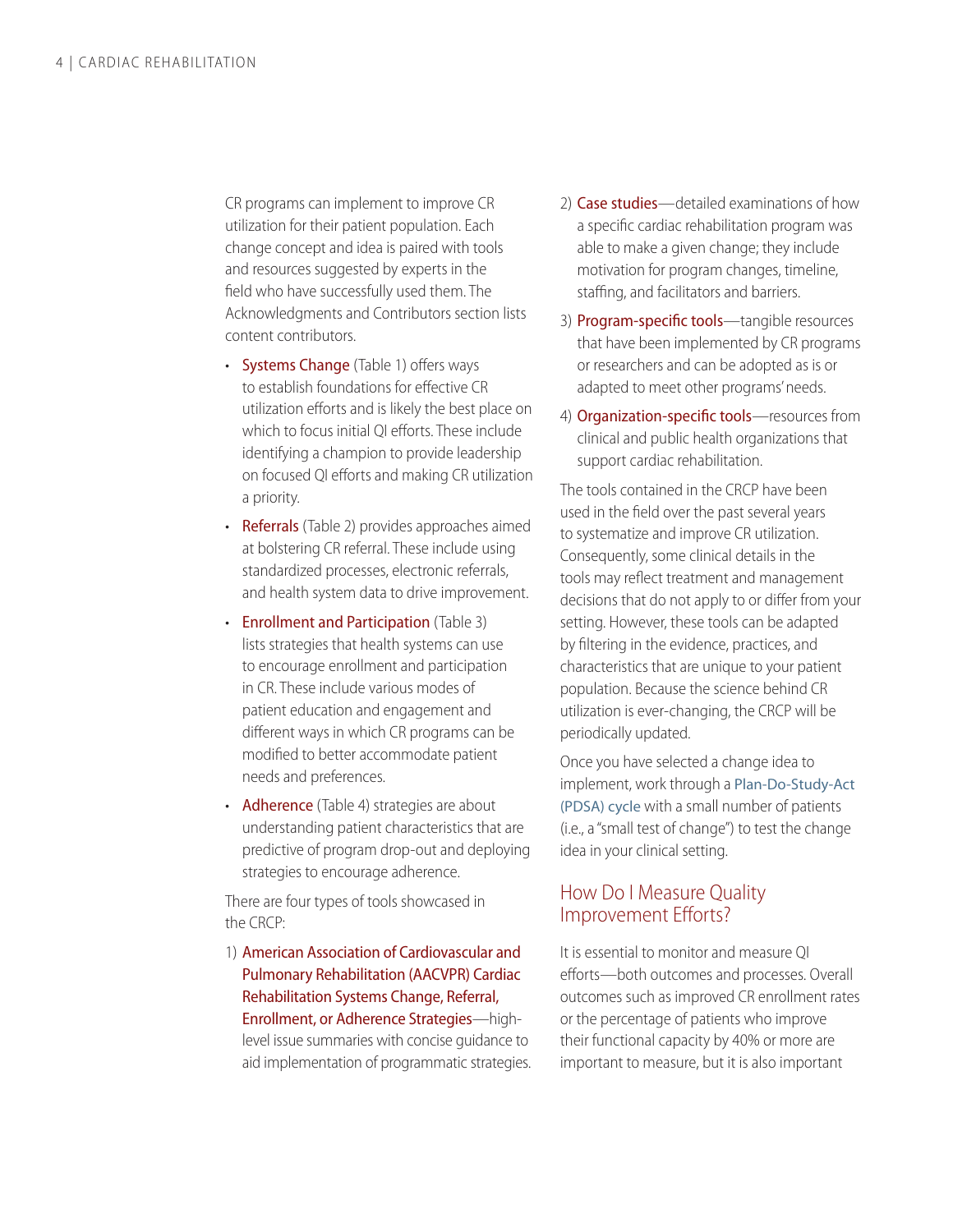<span id="page-7-0"></span>to monitor process measures, such as the percentage of eligible patients who are visited by a CR liaison while in the hospital. This type of data can provide much-needed feedback on whether or not the interventions you are using are being successfully carried out. Begin by collecting baseline data on a process that you are interested in improving. Then test your "change ideas" on a smaller scale using a small number of patients, and discuss with clinical staff any identified potential barriers to implementation. These small tests of change can be used to assess the success of implementing the intervention and allow staf to make needed refnements prior to scaling up the project to a larger level.

One very helpful tool for displaying and monitoring efforts over time is a [run chart](http://www.ihi.org/resources/Pages/Tools/RunChart.aspx). A run chart is a graph that displays performance on a given process or outcome longitudinally. It can be useful to chart performance over time to concretely show decision makers and other stakeholders why recommended changes are needed. You can then document when specifc changes were made to show the impact that implemented changes yielded on performance (Figure 3). See Appendix A for additional QI tools and resources.

#### Figure 3. Example of a Run Chart



Percentage of Eligible Patients Referred to Cardiac Rehabilitation, Nowhere General Hospital, January - October 2017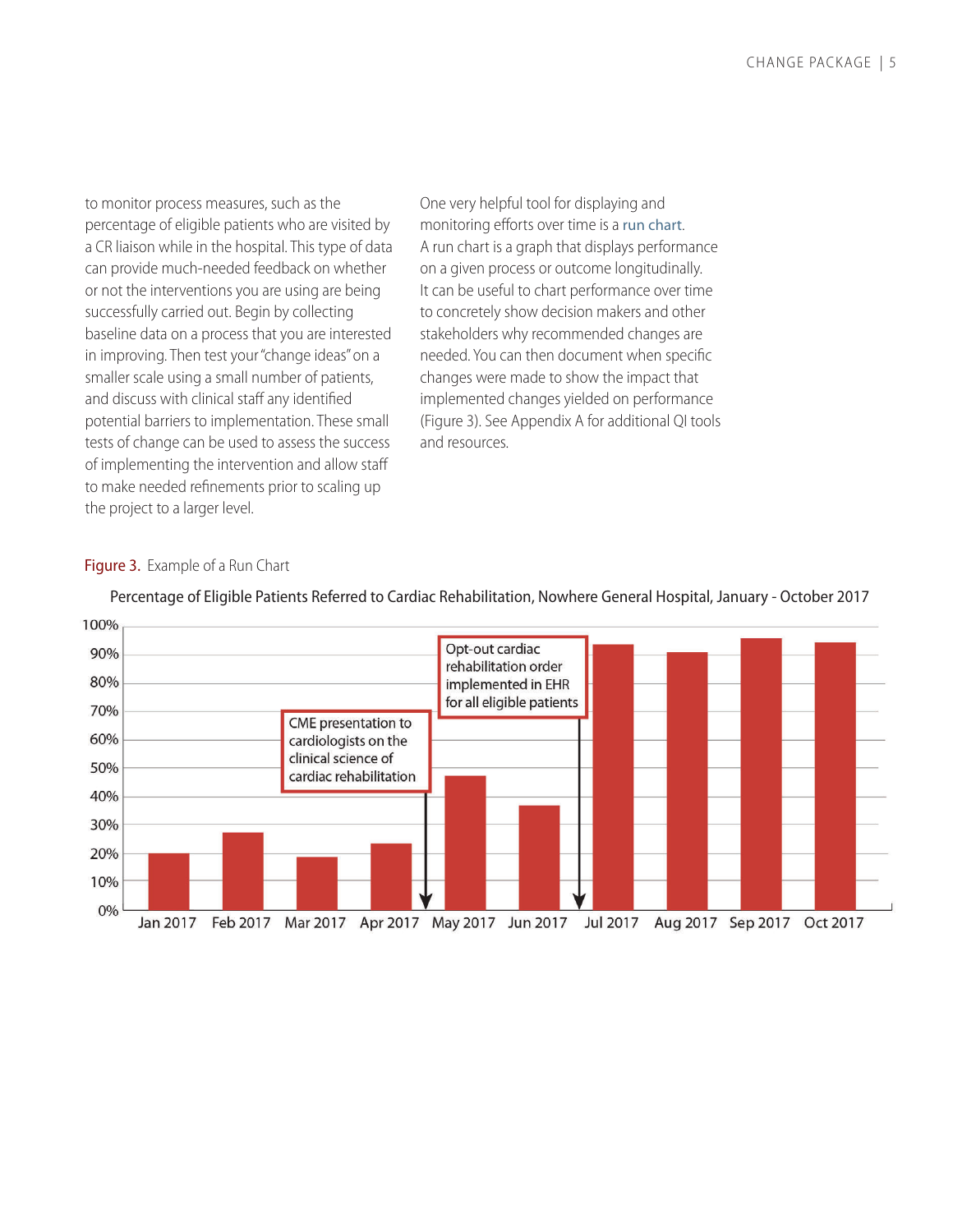# <span id="page-8-1"></span><span id="page-8-0"></span>Change Concepts, Change Ideas, and Tools and Resources

**Bold font** indicates CR programs that contributed content to Tables 1-4.

| Table 1. Cardiac Rehabilitation Change Package—Systems Change |                                                                                                |                                                                                                                                                                                                                                      |
|---------------------------------------------------------------|------------------------------------------------------------------------------------------------|--------------------------------------------------------------------------------------------------------------------------------------------------------------------------------------------------------------------------------------|
| <b>Change Concept</b>                                         | <b>Change Ideas</b>                                                                            | <b>Tools and Resources</b>                                                                                                                                                                                                           |
| <b>Make CR a Health</b><br><b>System Priority</b>             | Establish a hospital<br>champion, such as a<br>quality of care leader or<br>a CR administrator | • Lake Regional Health System-Cardiopulmonary Rehabilitation:<br><b>Presentation for Board of Trustees</b><br>• Liverpool Hospital—Clinical Champions PowerPoint<br>• AACVPR-Crucial Conversations with Medical Providers & Hospital |
|                                                               |                                                                                                | <b>Administrators About Cardiac Rehabilitation Services Delivering</b><br><b>Value Based Care</b>                                                                                                                                    |
|                                                               |                                                                                                | • Million Hearts <sup>®</sup> —Getting to 70% Cardiac Rehabilitation Participation:<br><b>Action Steps for Hospitals</b>                                                                                                             |
|                                                               | Engage the care team in<br>CR and ensure their buy-in<br>in CR                                 | • AACVPR-Crucial Conversations with Medical Providers & Hospital<br><b>Administrators About Cardiac Rehabilitation Services Delivering</b><br>Value Based Care                                                                       |
|                                                               |                                                                                                | • Lake Regional Health System-Cardiopulmonary Rehabilitation:<br><b>Update to Department Managers</b>                                                                                                                                |
|                                                               |                                                                                                | • Million Hearts <sup>®</sup> —Cardiac Rehabilitation Infographic                                                                                                                                                                    |
|                                                               | Use CR referral, enrollment,<br>and participation as quality<br>of care indicators             | • 2018 ACC/AHA Clinical Performance and Quality Measure for Cardiac<br>Rehabilitation. Thomas RJ, et al. 2018. <sup>19</sup>                                                                                                         |
|                                                               |                                                                                                | • AACVPR Cardiac Rehabilitation Systems Change Strategy-<br>Using Cardiac Rehabilitation Referral Performance Measures in a<br><b>Quality Improvement System</b>                                                                     |
|                                                               |                                                                                                | • AACVPR-Sample Performance Measures Letter for Physicians and<br>Providers                                                                                                                                                          |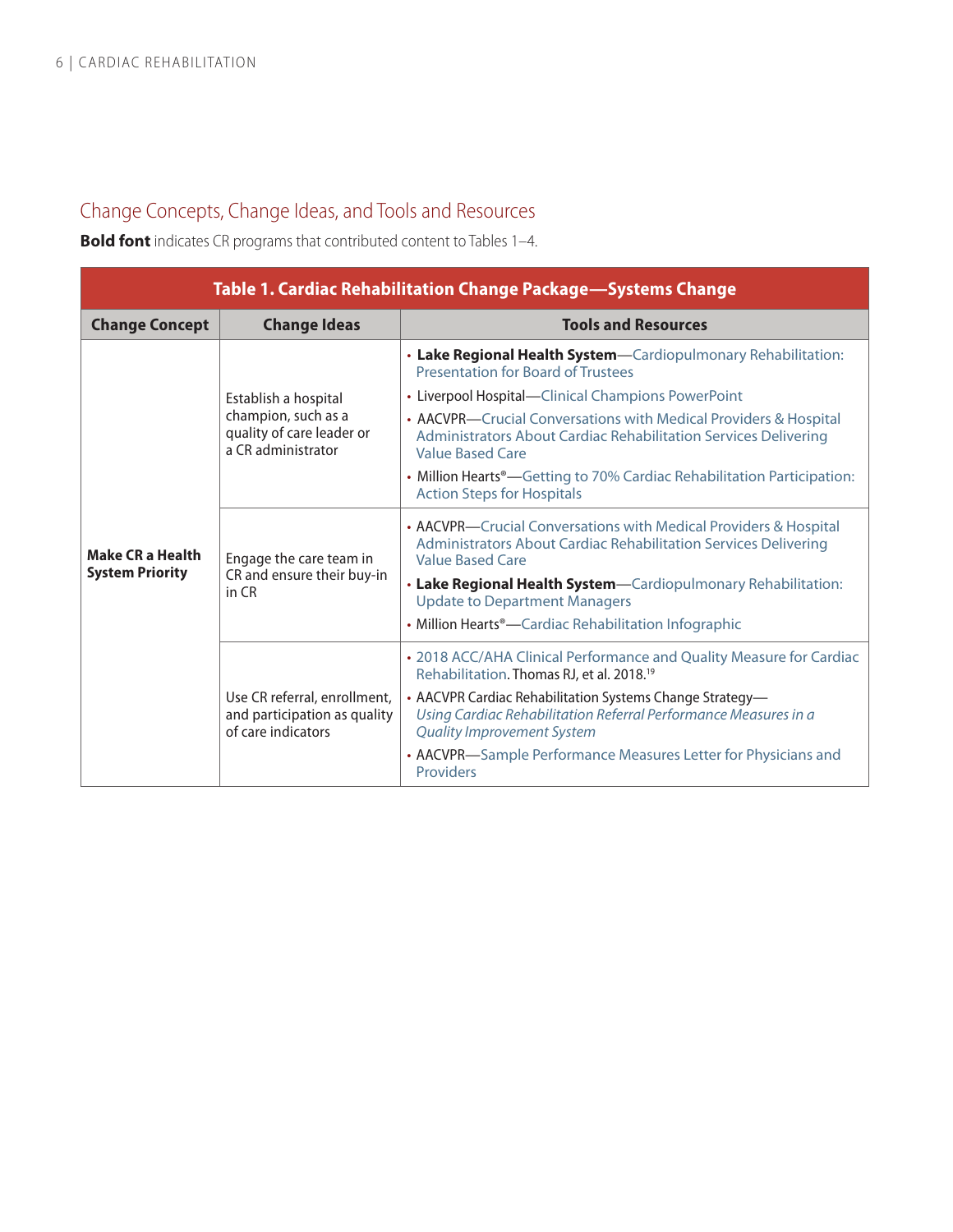<span id="page-9-0"></span>

| Table 2. Cardiac Rehabilitation Change Package-Referrals    |                                                                                                                          |                                                                                                                                                                                                     |
|-------------------------------------------------------------|--------------------------------------------------------------------------------------------------------------------------|-----------------------------------------------------------------------------------------------------------------------------------------------------------------------------------------------------|
| <b>Change Concepts</b>                                      | <b>Change Ideas</b>                                                                                                      | <b>Tools and Resources</b>                                                                                                                                                                          |
| Incorporate<br><b>Referral to CR</b>                        | Include referral to CR in<br>order sets for appropriate<br>patients; incorporate into<br>EHR as appropriate              | . Henry Ford Health System-EMR Discharge Order Set, "Opt Out"<br><b>Cardiac Rehabilitation Referral Screenshot</b><br>• Template AMI Orders. Pages 24B-25B, Montoye CK, et al., 2005. <sup>20</sup> |
|                                                             | Include referral to CR in<br>discharge checklists for<br>appropriate patients;<br>incorporate into EHR<br>as appropriate | · Multidisciplinary Cardiac Discharge Checklist/Instructions. Page 1409,<br>Thomas RJ, et al., 2007. <sup>21</sup>                                                                                  |
|                                                             | Include referral to CR<br>in appropriate patient<br>discharge forms;<br>incorporate into EHR<br>as appropriate           | • Heart Attack Discharge Form. Page 29B, Montoye CK, et al., 2005. <sup>20</sup>                                                                                                                    |
| into Hospital<br><b>Standardized</b><br><b>Processes of</b> | Develop a standard<br>process for informing an<br>external CR program of a<br>referred patient                           | • Case Study: Massachusetts General Hospital-Referral of Patient to<br><b>External Cardiac Rehabilitation Program</b>                                                                               |
| <b>Care for Eligible</b><br><b>Patients</b>                 |                                                                                                                          | • How to Find Cardiac Rehabilitation Programs in the United States<br>Using the CDC Interactive Atlas of Heart Disease and Stroke                                                                   |
|                                                             |                                                                                                                          | • AACVPR-Program Directory                                                                                                                                                                          |
|                                                             |                                                                                                                          | • Massachusetts General Hospital-Fax Cover Sheet for External<br><b>Cardiac Rehabilitation Referrals</b>                                                                                            |
|                                                             |                                                                                                                          | . Massachusetts General Hospital-Cardiac Rehabilitation<br><b>Referral Form</b>                                                                                                                     |
|                                                             | Develop a standard process<br>for eligible patients to<br>self-refer to CR                                               | · Case Study: Massachusetts General Hospital-Self-Referral of<br>Patient to a Cardiac Rehabilitation Program                                                                                        |
|                                                             |                                                                                                                          | . Massachusetts General Hospital-Fax Cover Sheet for Cardiac<br><b>Rehabilitation Patient Self-Referral</b>                                                                                         |
|                                                             |                                                                                                                          | . Massachusetts General Hospital-Cardiac Rehabilitation Physician<br>Referral for Patients who Self-Refer                                                                                           |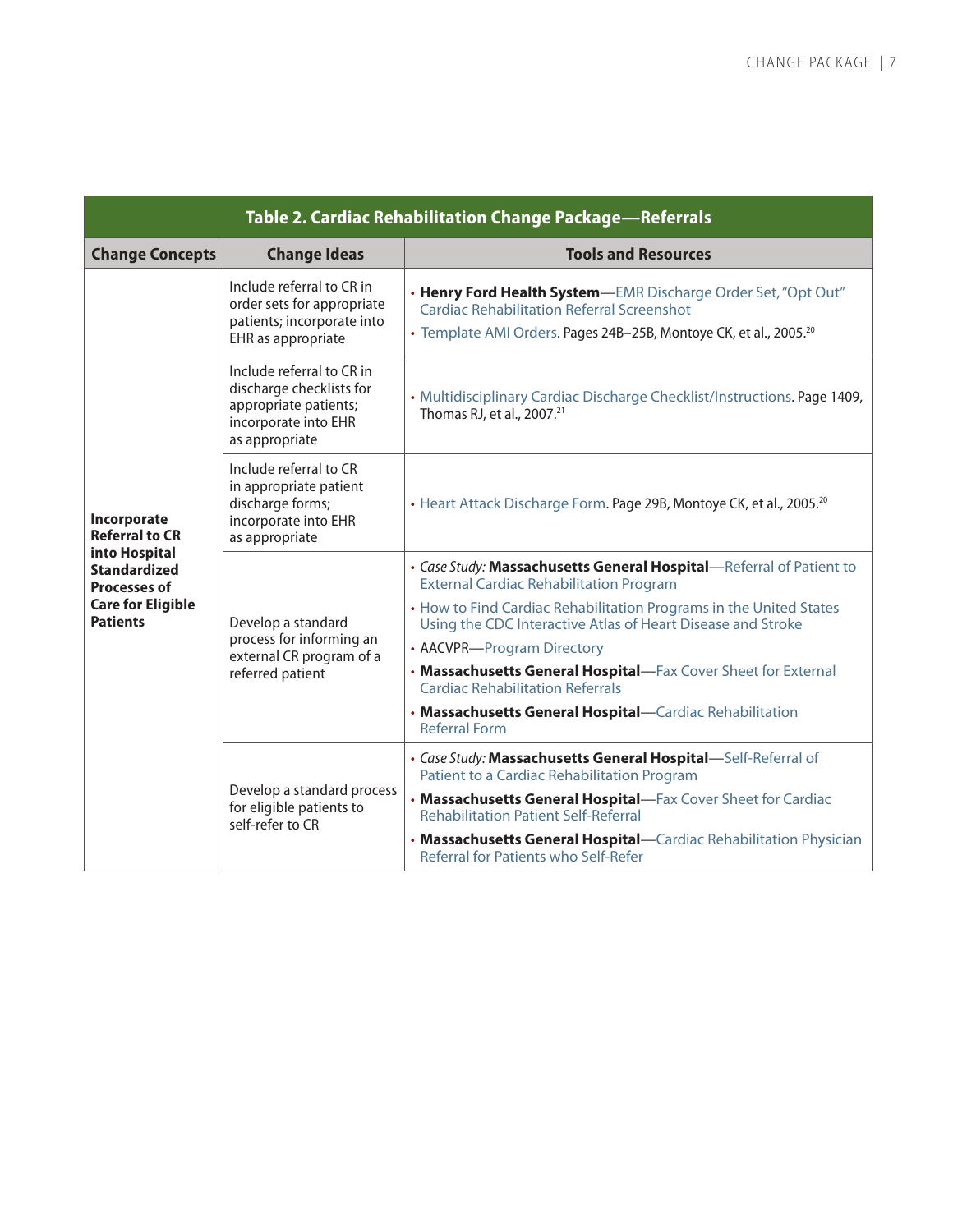| Table 2. Cardiac Rehabilitation Change Package-Referrals (continued) |                                                                                                                                                                                                 |                                                                                                                                                                                                                                                                                                                                                                                                                                                                          |
|----------------------------------------------------------------------|-------------------------------------------------------------------------------------------------------------------------------------------------------------------------------------------------|--------------------------------------------------------------------------------------------------------------------------------------------------------------------------------------------------------------------------------------------------------------------------------------------------------------------------------------------------------------------------------------------------------------------------------------------------------------------------|
| <b>Change Concepts</b>                                               | <b>Change Ideas</b>                                                                                                                                                                             | <b>Tools and Resources</b>                                                                                                                                                                                                                                                                                                                                                                                                                                               |
|                                                                      |                                                                                                                                                                                                 | • Case Study: Emory Healthcare-Multidisciplinary-Developed Cardiac<br><b>Rehabilitation Referral</b>                                                                                                                                                                                                                                                                                                                                                                     |
|                                                                      |                                                                                                                                                                                                 | • Emory Healthcare-Cardiac Rehabilitation Electronic Referral<br><b>Process and Communication Tool Presentation</b>                                                                                                                                                                                                                                                                                                                                                      |
|                                                                      |                                                                                                                                                                                                 | • Case Study: Penn Medicine-A Systematic Approach to Increasing<br><b>Cardiac Rehabilitation Referrals</b>                                                                                                                                                                                                                                                                                                                                                               |
|                                                                      | Develop and communicate a<br>standardized referral process                                                                                                                                      | • Penn Medicine-Cardiac ICU CR Referral Process                                                                                                                                                                                                                                                                                                                                                                                                                          |
|                                                                      | or policy for patients                                                                                                                                                                          | • Lake Regional Health System-Cardiopulmonary Rehabilitation<br><b>Referral Process Map</b>                                                                                                                                                                                                                                                                                                                                                                              |
|                                                                      |                                                                                                                                                                                                 | • Lake Regional Health System-Physician Referral/Order Policy                                                                                                                                                                                                                                                                                                                                                                                                            |
|                                                                      |                                                                                                                                                                                                 | • Lake Regional Health System-Admission Guidelines, Cardio<br><b>Pulmonary Rehab</b>                                                                                                                                                                                                                                                                                                                                                                                     |
|                                                                      |                                                                                                                                                                                                 | • Genesis HealthCare System-Phase II/III/IV Admission, Orientation,<br>and Discharge Policy and Procedure                                                                                                                                                                                                                                                                                                                                                                |
|                                                                      | Develop and communicate<br>a standardized outpatient<br>CR referral process or policy<br>for patients discharged<br>to inpatient acute or<br>subacute rehabilitation or<br>to homecare services | • AACVPR Cardiac Rehabilitation Referral Strategy-Bridging the<br>Rehabilitation Care Continuum: Spotlight on NYU Langone Health                                                                                                                                                                                                                                                                                                                                         |
| <b>Standardize the CR</b><br><b>Referral Process</b>                 |                                                                                                                                                                                                 | . Massachusetts General Hospital-Cardiac Rehabilitation<br><b>Referral Form</b>                                                                                                                                                                                                                                                                                                                                                                                          |
|                                                                      | Implement standardized<br>paper/faxed referral to CR<br>from an <i>inpatient</i> setting<br>Implement standardized<br>paper/faxed referrals to CR<br>from an outpatient setting                 | • Beth Israel Deaconess Hospital, Milton-Cardiac Rehabilitation<br><b>Physician Referral Form</b>                                                                                                                                                                                                                                                                                                                                                                        |
|                                                                      |                                                                                                                                                                                                 | • Referral Order to an Early Outpatient Cardiac Rehabilitation/<br>Secondary Prevention Program: From an Inpatient Setting. Page 1407,<br>Thomas RJ, et al., 2007. <sup>21</sup>                                                                                                                                                                                                                                                                                         |
|                                                                      |                                                                                                                                                                                                 | • Referral Order to an Early Outpatient Cardiac Rehabilitation/<br>Secondary Prevention Program: From an Outpatient Setting. Page<br>1408, Thomas RJ, et al., 2007. <sup>21</sup>                                                                                                                                                                                                                                                                                        |
|                                                                      | Use inpatient EHR tools<br>to automate referrals to<br>CR for all eligible patients<br>including default or "opt<br>out" orders for patients<br>with qualifying diagnoses                       | • Emory Healthcare-Cardiac Rehabilitation Electronic Referral<br>Process and Communication Tool Presentation (slides 3-8)<br>• Massachusetts General Hospital-EHR Automatic Referral to<br><b>CR Screenshots</b><br>. Henry Ford Health System-EMR-based Cardiac Rehabilitation<br>Referral as an "Opt Out" Process in Diagnosis-Related Order Sets<br>• Figure 1: eReferral Screenshot from Electronic Discharge Summary.<br>Ali-Faisal SF, et al., 2016. <sup>22</sup> |
|                                                                      | Use outpatient EHR tools<br>to automate referrals for<br>patients with qualifying<br>diagnoses who have not<br>participated in CR                                                               | • Massachusetts General Hospital-EHR Outpatient Referral to<br><b>CR Screenshot</b>                                                                                                                                                                                                                                                                                                                                                                                      |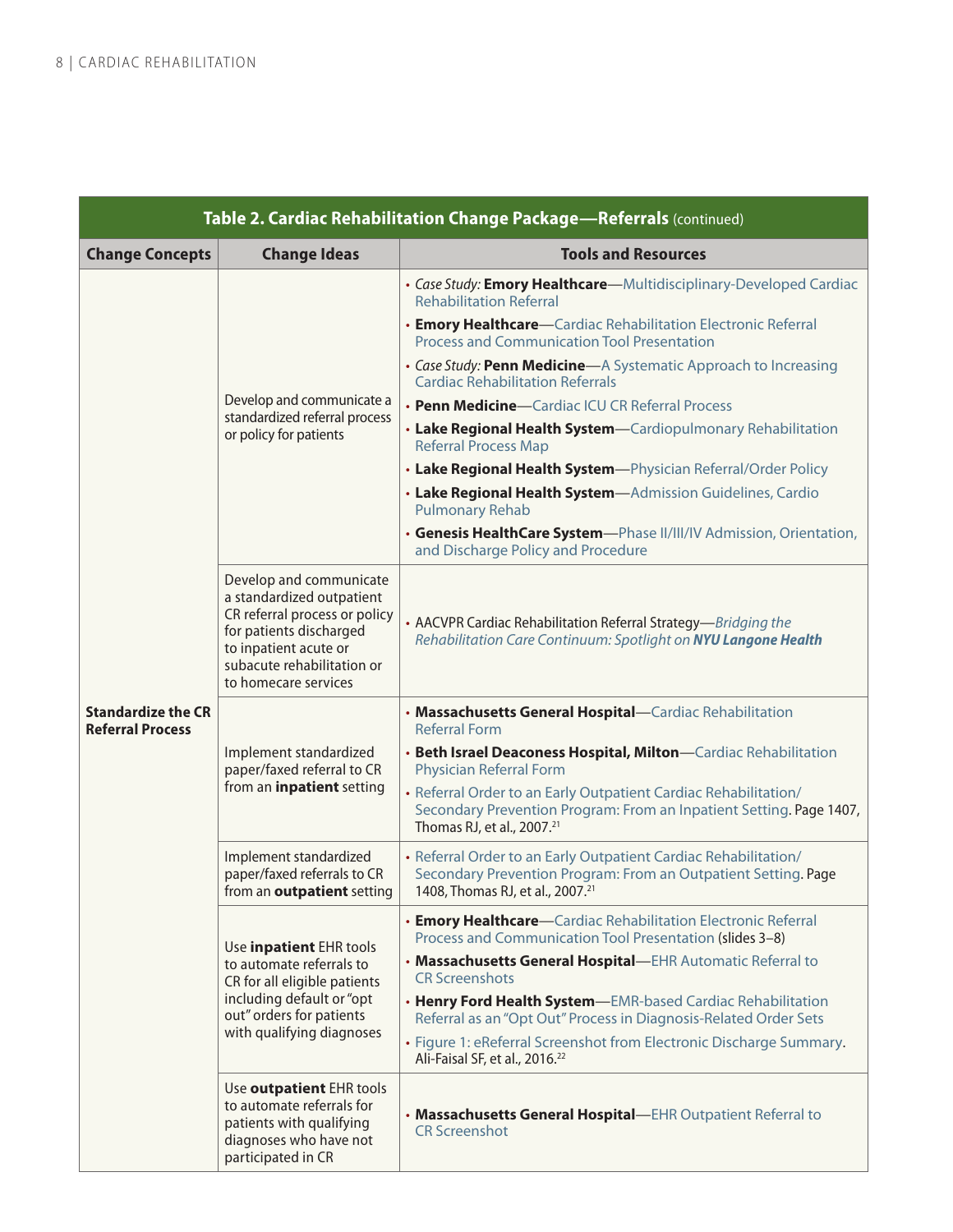| Table 2. Cardiac Rehabilitation Change Package-Referrals (continued) |                                                                                                           |                                                                                                                                                                                                                                                                                                                                                                                                                                                                               |
|----------------------------------------------------------------------|-----------------------------------------------------------------------------------------------------------|-------------------------------------------------------------------------------------------------------------------------------------------------------------------------------------------------------------------------------------------------------------------------------------------------------------------------------------------------------------------------------------------------------------------------------------------------------------------------------|
| <b>Change Concepts</b>                                               | <b>Change Ideas</b>                                                                                       | <b>Tools and Resources</b>                                                                                                                                                                                                                                                                                                                                                                                                                                                    |
| <b>Use Data to Drive</b>                                             | Determine inpatient<br>referral metrics to CR                                                             | • Performance Measure 1. Cardiac Rehabilitation Patient Referral From<br>an Inpatient Setting. Pages 12-13, Thomas RJ, et al., 2018. <sup>19</sup><br>• Performance Measure 2. Exercise Training Referral for HFrEF From an<br>Inpatient Setting. Page 14, Thomas RJ, et al., 2018. <sup>19</sup><br>• AACVPR-Introduction to Cardiac Rehabilitation Performance<br><b>Measures</b><br>• AACVPR-Example Application of Cardiac Rehabilitation<br><b>Performance Measures</b>  |
|                                                                      | Determine outpatient<br>referral metrics to CR                                                            | • Performance Measure 3. Cardiac Rehabilitation Patient Referral From<br>an Outpatient Setting. Page 15-16, Thomas RJ, et al., 2018. <sup>19</sup><br>• Performance Measure 4. Exercise Training Referral for HFrEF From an<br>Outpatient Setting. Page 17, Thomas RJ, et al., 2018. <sup>19</sup><br>• AACVPR-Introduction to Cardiac Rehabilitation Performance<br><b>Measures</b><br>• AACVPR-Example Application of Cardiac Rehabilitation<br><b>Performance Measures</b> |
| <b>Improvement in</b><br><b>Referrals to CR</b>                      | Use CR referral performance<br>measures in a quality<br>improvement system                                | • AACVPR Cardiac Rehabilitation Systems Change Strategy-<br>Using Cardiac Rehabilitation Referral Performance Measures in a<br><b>Quality Improvement System</b>                                                                                                                                                                                                                                                                                                              |
|                                                                      | Regularly provide a<br>dashboard with CR<br>referral metrics, goals,<br>and performance                   | • AACVPR Cardiac Rehabilitation Referral Strategy-Using Clinical Data<br>Registries to Access Cardiac Rehabilitation Referral Data<br>• Lake Regional Health System-Percent of Patients Referred to CR<br>by Physician                                                                                                                                                                                                                                                        |
|                                                                      | Implement a CR Registry to<br>identify, track, and manage<br>patients who are referred<br>to a CR program | • Penn Medicine-Dashboard of Patients with Qualifying Diagnoses<br>to Track Who Was Eligible, Ineligible, Referred, and Declined Services<br>• Emory Healthcare-Cardiac Rehabilitation Electronic Referral<br>Process and Communication Tool Presentation (slides 9-11)<br>• AACVPR-Inpatient Tracking Form                                                                                                                                                                   |
|                                                                      | Identify patients who had<br>a cardiac event without a<br>referral to a CR program                        | • AACVPR Cardiac Rehabilitation Referral Strategy-Using Clinical<br>Data Registries to Access Cardiac Rehabilitation Referral Data<br>• Penn Medicine-Dashboard of Patients with Qualifying Diagnoses<br>to Track Who Was Eligible, Ineligible, Referred, and Declined Services                                                                                                                                                                                               |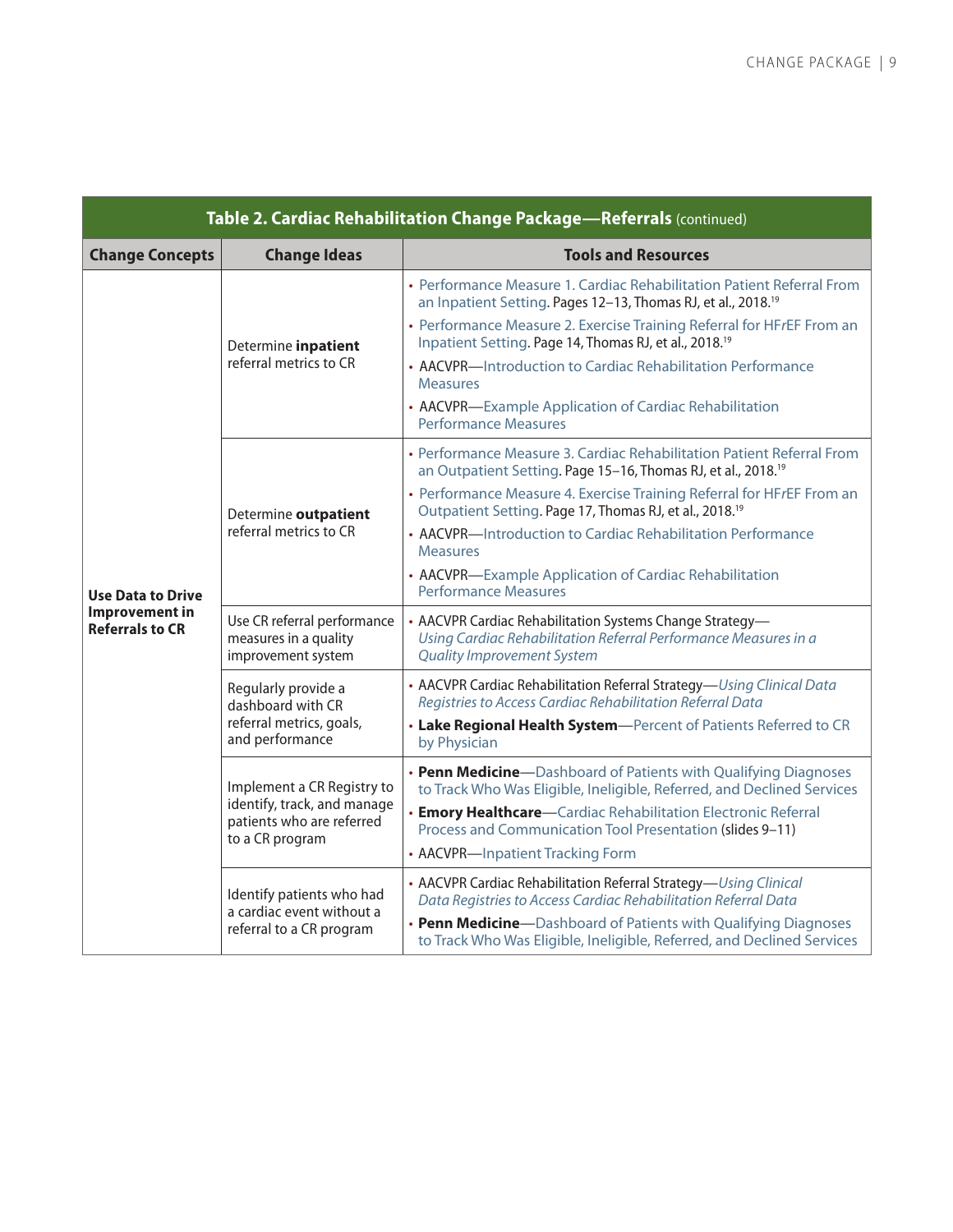<span id="page-12-0"></span>

| <b>Table 3. Cardiac Rehabilitation Change Package-Enrollment and Participation</b> |                                                                                                                           |                                                                                                                                                                                                 |
|------------------------------------------------------------------------------------|---------------------------------------------------------------------------------------------------------------------------|-------------------------------------------------------------------------------------------------------------------------------------------------------------------------------------------------|
| <b>Change Concepts</b>                                                             | <b>Change Ideas</b>                                                                                                       | <b>Tools and Resources</b>                                                                                                                                                                      |
|                                                                                    | Deploy an inpatient<br>"liaison" to help educate,<br>refer, schedule, and<br>enroll eligible patients in<br>outpatient CR | • AACVPR Cardiac Rehabilitation Enrollment Strategy-Inpatient Liaison for<br><b>Outpatient Cardiac Rehabilitation</b><br>· Case Study: Memorial Hospital of Carbondale-Phase I Cardiac          |
|                                                                                    |                                                                                                                           | Rehabilitation                                                                                                                                                                                  |
|                                                                                    |                                                                                                                           | • Memorial Hospital of Carbondale-"Welcome to Phase I Cardiac<br>Rehab" Binder                                                                                                                  |
|                                                                                    |                                                                                                                           | • Lake Regional Health System-Cardiopulmonary Rehabilitation<br>Center: Phase 1 Program Guideline for Inpatient Educators                                                                       |
|                                                                                    | Use videos to describe your<br>CR program and the impact                                                                  | • AACVPR Cardiac Rehabilitation Enrollment Strategy-Use of Video                                                                                                                                |
| <b>Educate Patients</b>                                                            | of CR on health outcomes                                                                                                  | • St. Mary's Hospital-Cardiac Rehab Program                                                                                                                                                     |
| <b>About the Benefits</b><br>of Outpatient CR                                      | before hospital discharge<br>or at the beginning of                                                                       | · Cardiac Rehab at Johns Hopkins Medicine                                                                                                                                                       |
|                                                                                    | outpatient CR                                                                                                             | • Home Health Quality Improvement-Cardiac Rehab YouTube Playlist                                                                                                                                |
|                                                                                    |                                                                                                                           | • Mayo Clinic-Cardiovascular Rehabilitation Program                                                                                                                                             |
|                                                                                    | Provide patient education<br>materials that convey<br>CR benefits                                                         | • American Heart Association-Answers by Heart: What Is Cardiac<br>Rehabilitation?                                                                                                               |
|                                                                                    |                                                                                                                           | • AACVPR-2016 Cardiac Rehabilitation Fact Sheet: Cardiac<br>Rehabilitation-An Individualized Supervised Program for You                                                                         |
|                                                                                    |                                                                                                                           | • American College of Cardiology-CardioSmart "What is Cardiac<br>Rehabilitation?" Infographic                                                                                                   |
|                                                                                    |                                                                                                                           | • American Heart Association-Cardiac Rehab: Your Roadmap to Recovery                                                                                                                            |
| <b>Reduce Delay from</b><br><b>Discharge to First</b>                              | Before hospital discharge<br>establish an early, within<br>12 days of discharge,<br>outpatient appointment                | • AACVPR Cardiac Rehabilitation Enrollment Strategy-Reducing the<br>Delay Between Hospital Discharge and Enrollment into Cardiac<br>Rehabilitation                                              |
| <b>CR Appointment</b>                                                              |                                                                                                                           | <b>Baystate Medical Center-Cardiovascular Rehabilitation and Wellness:</b><br>Admission, Orders and Enrollment Policy and Procedure                                                             |
|                                                                                    | Determine CR enrollment<br>or participation metrics                                                                       | • Performance Measure 5A. Enrollment (Claims-Based). Page 18, Thomas RJ,<br>et al., 2018. <sup>19</sup>                                                                                         |
|                                                                                    |                                                                                                                           | • Performance Measure 5B. Enrollment (Medical Records and/or<br>Databases/Registries). Page 19, Thomas RJ, et al., 2018. <sup>19</sup>                                                          |
| <b>Use Data to Drive</b>                                                           |                                                                                                                           | • Quality Measure 1. Time to Enrollment. Page 20, Thomas RJ, et al., 2018. <sup>19</sup>                                                                                                        |
| Improvement in<br><b>Enrollment or</b><br><b>Participation</b>                     |                                                                                                                           | • Cardiac Rehabilitation Wait Time from Referral to Enrollment. Page 6, The<br>Canadian Cardiovascular Society Quality Indicators for Cardiac Rehabilitation<br>and Secondary Prevention, 2013. |
|                                                                                    | Regularly provide a<br>dashboard with enrollment<br>or participation metrics,<br>goals, and performance                   | • Lake Regional Health System-CR Enrollment Rate                                                                                                                                                |
|                                                                                    |                                                                                                                           | • Lake Regional Health System-Enrolled Participants by Diagnosis                                                                                                                                |
|                                                                                    |                                                                                                                           | • AACVPR-Sample Spreadsheet for Enrollment Rates of Cardiac<br>Rehabilitation                                                                                                                   |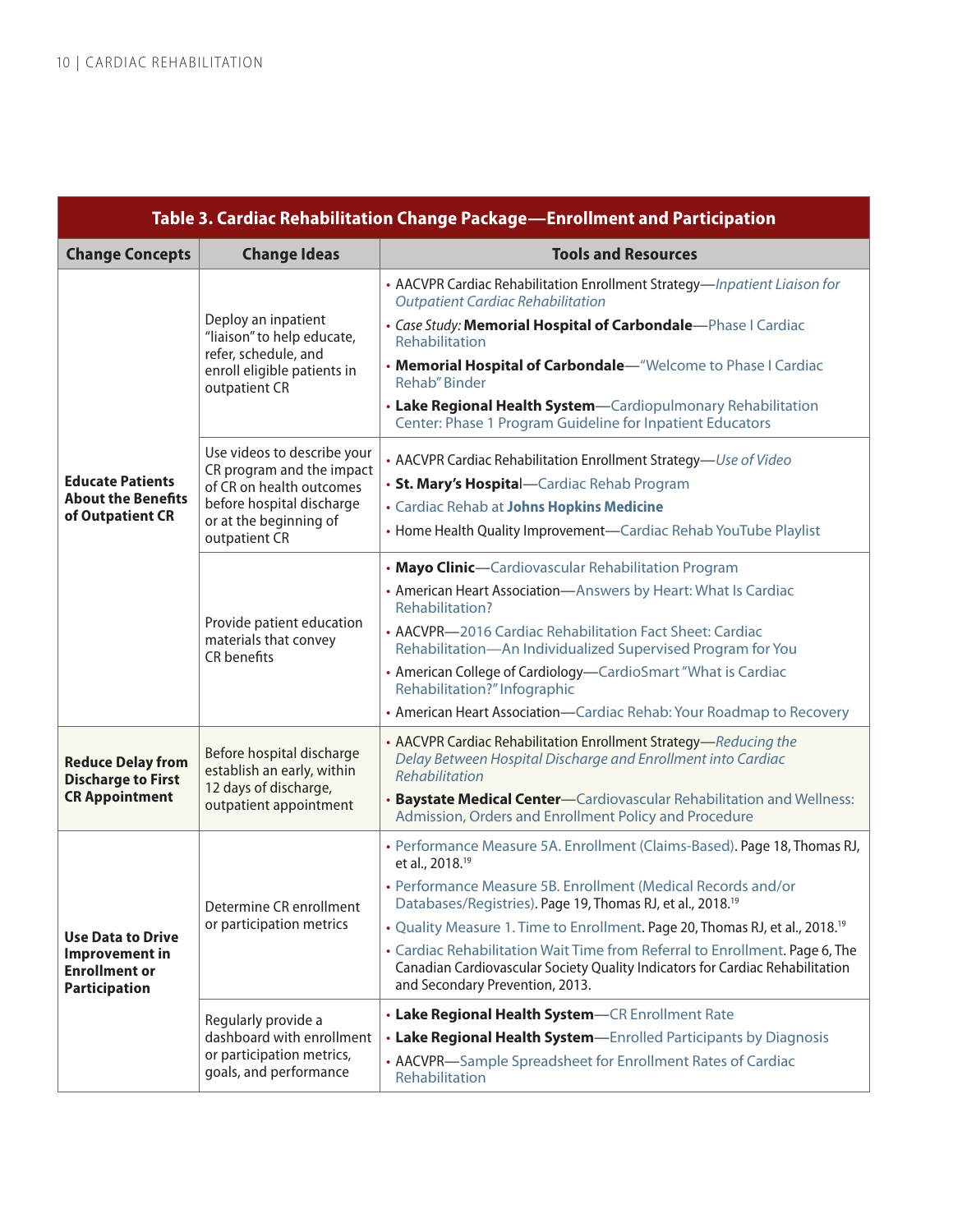| Table 3. Cardiac Rehabilitation Change Package-Enrollment and Participation (continued) |                                                                                                                                  |                                                                                                                              |
|-----------------------------------------------------------------------------------------|----------------------------------------------------------------------------------------------------------------------------------|------------------------------------------------------------------------------------------------------------------------------|
| <b>Change Concepts</b>                                                                  | <b>Change Ideas</b>                                                                                                              | <b>Tools and Resources</b>                                                                                                   |
| <b>Reduce Cost-</b><br><b>Sharing Barriers</b><br>for CR Services                       | Assist patients with high<br>out-of-pocket costs or<br>economic burden to<br>navigate payment options                            | • AACVPR-Commercial Insurance Pre-Authorization Template for<br><b>Cardiac Rehabilitation</b>                                |
|                                                                                         |                                                                                                                                  | • Case Study: Christiana Care Health System-Reducing Cost-Sharing<br><b>Barriers for CR Services with Creative Options</b>   |
|                                                                                         |                                                                                                                                  | • Lake Regional Health System-Referral Process Map                                                                           |
|                                                                                         | Establish a philanthropic<br>fund to partly underwrite<br>CR costs for patients with<br>high co-payments or<br>without insurance | • AACVPR Cardiac Rehabilitation Enrollment Strategy-Establish a<br>Philanthropic Fund: Spotlight on Henry Ford Health System |
|                                                                                         | Incorporate group<br>orientations                                                                                                | • AACVPR Cardiac Rehabilitation Enrollment Strategy—Cardiac Rehabilitation<br>Pre-Enrollment Group Screening                 |
|                                                                                         |                                                                                                                                  | • Case Study: Genesis HealthCare System-Group Orientation                                                                    |
|                                                                                         |                                                                                                                                  | • Genesis HealthCare System-Phase II/III/IV Admission, Orientation,<br>and Discharge Policy and Procedure                    |
|                                                                                         |                                                                                                                                  | • Genesis HealthCare System-Group Orientation Process Flowsheet                                                              |
| <b>Improve Efficiency</b><br>of Enrollment                                              |                                                                                                                                  | • Genesis HealthCare System-Group Orientations PowerPoint for CR<br><b>Program Teams</b>                                     |
|                                                                                         |                                                                                                                                  | • Genesis HealthCare System-Welcome to Heart & Vascular and<br><b>Pulmonary Rehabilitation PowerPoint for Patients</b>       |
|                                                                                         |                                                                                                                                  | • Case Study: Rochester Regional-Group Orientation                                                                           |
|                                                                                         |                                                                                                                                  | • Case Study: University of Alabama at Birmingham-Increase<br><b>Enrollment and Session Adherence</b>                        |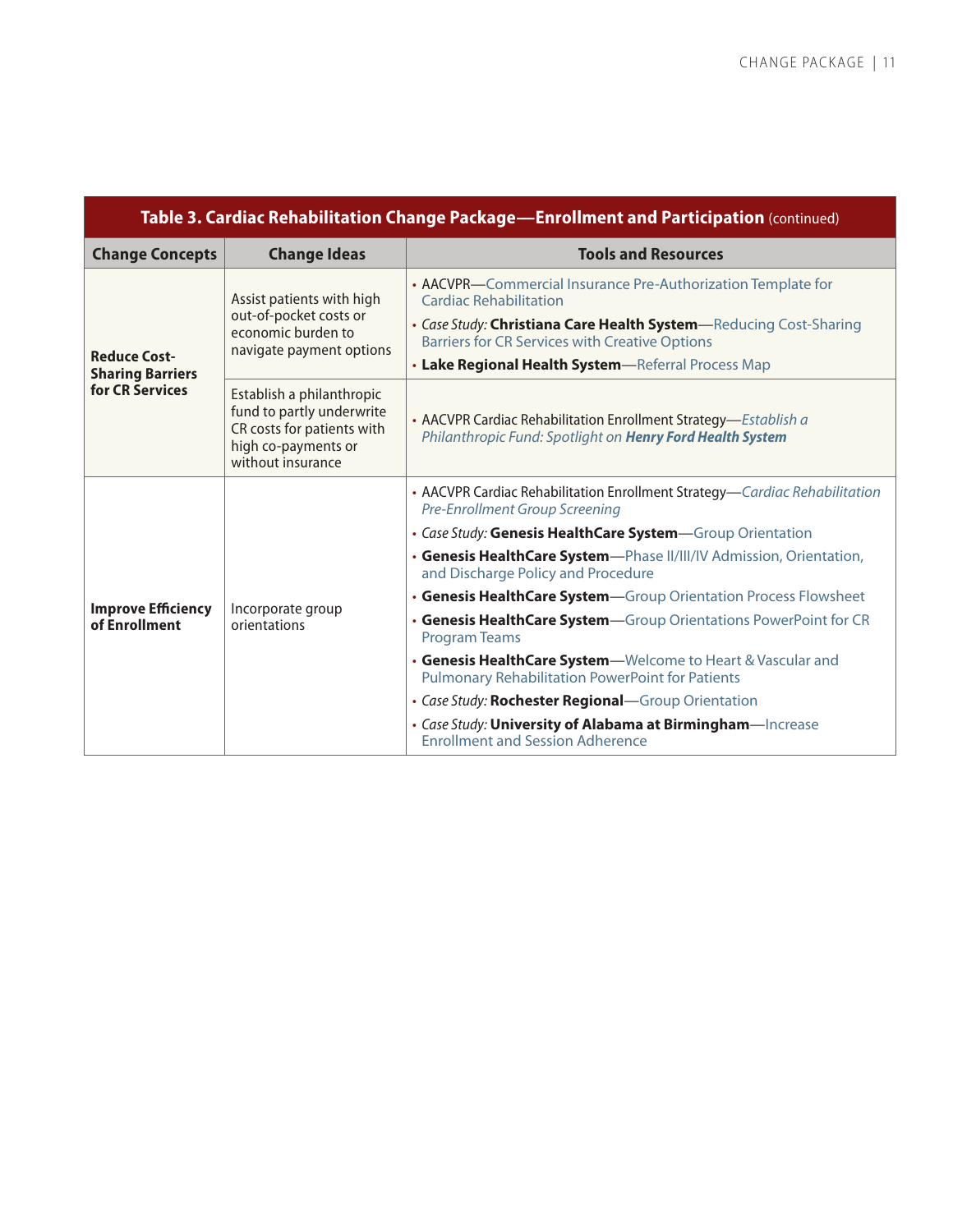| Table 3. Cardiac Rehabilitation Change Package—Enrollment and Participation (continued) |                                                                                                                                           |                                                                                                                                                                              |
|-----------------------------------------------------------------------------------------|-------------------------------------------------------------------------------------------------------------------------------------------|------------------------------------------------------------------------------------------------------------------------------------------------------------------------------|
| <b>Change Concepts</b>                                                                  | <b>Change Ideas</b>                                                                                                                       | <b>Tools and Resources</b>                                                                                                                                                   |
| <b>Develop Flexible</b><br><b>Models That Better</b><br>Accommodate                     | Offer accelerated<br>CR programs                                                                                                          | • AACVPR Cardiac Rehabilitation Enrollment Strategy-Accelerated Usage<br>of CR                                                                                               |
|                                                                                         | Modify program structure<br>and hours of operation to<br>match patient preferences,<br>to accommodate<br>more patients                    | • AACVPR Cardiac Rehabilitation Enrollment Strategy-Cardiac Rehabilitation<br>Timeline and Program Structure: Spotlight on Mount Carmel Health System                        |
|                                                                                         | Shift from class structure                                                                                                                | • AACVPR Cardiac Rehabilitation Enrollment Strategy-Matching Capacity to<br>Demand: Open Gym                                                                                 |
| <b>Patient Needs</b>                                                                    | to open-gym model                                                                                                                         | • Case Study: Southwest Florida Heart Group-Open Gym Model                                                                                                                   |
|                                                                                         |                                                                                                                                           | • Case Study: Mount Carmel Health System-Cardiac Rehab Open Gym                                                                                                              |
|                                                                                         | Develop hybrid model of<br>home-based and facility-<br>based program that<br>includes key components<br>of CR                             | • Henry Ford Health System-Welcome to the Henry Ford Home/<br><b>Community Based Cardiac Rehabilitation (HBCR) Program</b>                                                   |
|                                                                                         |                                                                                                                                           | • Home-based Cardiac Rehab: What's the Evidence?                                                                                                                             |
|                                                                                         |                                                                                                                                           | • Securing Reimbursement for Home-based Cardiac Rehab                                                                                                                        |
|                                                                                         |                                                                                                                                           | • Virtual Cardiac Rehab Program at Lourdes Health System                                                                                                                     |
|                                                                                         | Match frequency and/<br>or use of ECG telemetry<br>monitoring to clinical need<br>Improve operational<br>efficiency with BP<br>management | • AACVPR Cardiac Rehabilitation Enrollment Strategy-ECG Monitoring Based<br>on Clinical Need                                                                                 |
| <b>Modify Some</b><br>Program                                                           |                                                                                                                                           | • Case Study: Henry Ford Health System-Electrocardiography<br><b>Monitoring Based on Clinical Need</b>                                                                       |
| <b>Procedures Based</b><br>on Clinical Need                                             |                                                                                                                                           | • Case Study: NYU Langone Health-A Value-Based Management<br>Approach to Efficient Blood Pressure Monitoring During Outpatient<br>Cardiac Rehabilitation (with BP Flowchart) |
| <b>Use Clinician</b><br>Follow-up to                                                    | Engage referring clinicians<br>by providing letters that<br>highlight non-enrolled<br>patients for clinician<br>follow-up                 | • Case Study: Christiana Care Health System-Use Clinician Follow-up to<br><b>Bolster Enrollment</b>                                                                          |
|                                                                                         |                                                                                                                                           | • AACVPR-Sample of Cardiac Rehabilitation/Secondary Prevention Non-<br><b>Enrollment Letter Sent to Cardiologist</b>                                                         |
| <b>Bolster Enrollment</b><br>or Participation                                           | Engage referring clinicians<br>by providing progress<br>reports and completion of<br>program outcomes                                     | • AACVPR Cardiac Rehabilitation Enrollment Strategy-Cardiac Rehabilitation<br><b>Patient Progress Report</b>                                                                 |
|                                                                                         |                                                                                                                                           | • AACVPR Cardiac Rehabilitation Enrollment Strategy-Cardiac Rehabilitation<br><b>Outcome Report Sheet</b>                                                                    |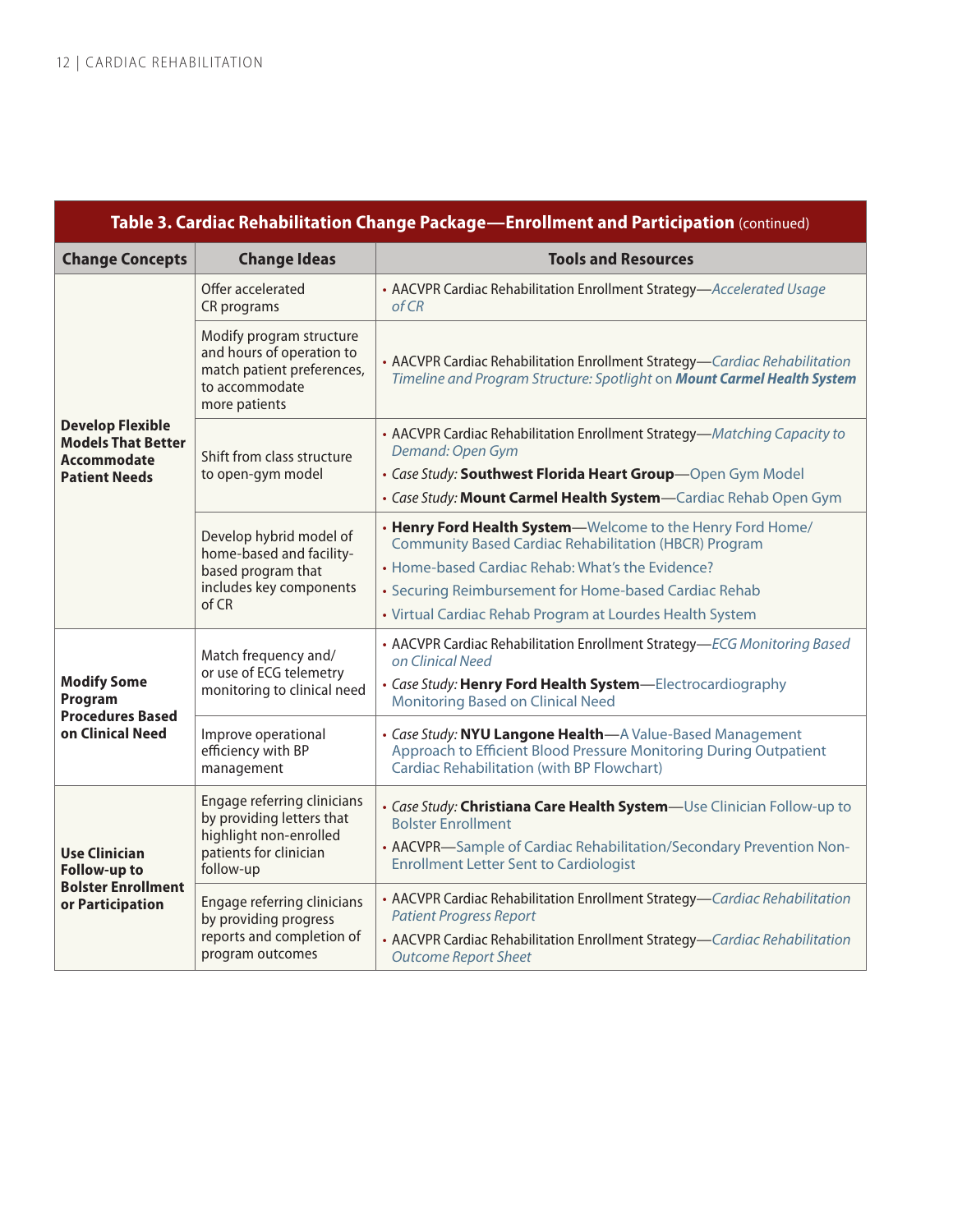<span id="page-15-0"></span>

| Table 4. Cardiac Rehabilitation Change Package-Adherence*                            |                                                                                                                                                        |                                                                                                                                                                                                   |
|--------------------------------------------------------------------------------------|--------------------------------------------------------------------------------------------------------------------------------------------------------|---------------------------------------------------------------------------------------------------------------------------------------------------------------------------------------------------|
| <b>Change Concepts</b>                                                               | <b>Change Ideas</b>                                                                                                                                    | <b>Tools and Resources</b>                                                                                                                                                                        |
| <b>Identify</b><br><b>Populations at</b><br><b>Risk for Low</b><br><b>Engagement</b> | Know the characteristics<br>that are predictive of<br>attendance and drop-out<br>to identify patients at<br>particular risk, to offer<br>extra support | • Case Study: University of Alabama at Birmingham-Increase<br><b>Enrollment and Session Adherence</b><br>· Class Schedule: University of Alabama at Birmingham-<br>Cardiopulmonary Rehabilitation |
|                                                                                      | Incorporate motivational<br>and financial incentives for<br>meeting goals for session<br>attendance                                                    | • AACVPR Cardiac Rehabilitation Adherence Strategy-Incorporating<br><b>Motivational and Financial Incentives</b>                                                                                  |
|                                                                                      |                                                                                                                                                        | . Case Study: University of Vermont Medical Center-Financial<br>Incentives to Improve Cardiac Rehabilitation Attendance Among<br><b>Medicaid Enrollees</b>                                        |
|                                                                                      | Automate reminders and<br>communication                                                                                                                | • AACVPR Cardiac Rehabilitation Adherence Strategy-Use of Text Messaging<br>and Mobile Applications                                                                                               |
|                                                                                      | Connect enrolled patients<br>with a graduate or phase<br>3 participant Patient<br>Ambassador or "sponsor"                                              | • Case Study: Miriam Hospital Center for Cardiac Fitness-<br><b>Patient Ambassador Program</b>                                                                                                    |
| <b>Improve Patient</b><br><b>Engagement</b>                                          |                                                                                                                                                        | • Miriam Hospital Center for Cardiac Fitness-Patient Ambassador<br><b>Program Guidelines</b>                                                                                                      |
|                                                                                      |                                                                                                                                                        | • Miriam Hospital Center for Cardiac Fitness-Patient Ambassador<br><b>Program Invitation Flyer</b>                                                                                                |
|                                                                                      |                                                                                                                                                        | • Miriam Hospital Center for Cardiac Fitness-Patient Ambassador<br>Profile Sheet                                                                                                                  |
|                                                                                      |                                                                                                                                                        | • Miriam Hospital Center for Cardiac Fitness-Patient Ambassador<br>Program Welcome Packet                                                                                                         |
|                                                                                      |                                                                                                                                                        | • Miriam Hospital Center for Cardiac Fitness-Patient Ambassador<br><b>Program Letter of Thanks</b>                                                                                                |
|                                                                                      |                                                                                                                                                        | . Miriam Hospital Center for Cardiac Fitness-Patient Ambassador<br><b>Program Evaluation Survey</b>                                                                                               |

\* If you would like more information about addressing specific factors that influence adherence, such as nutrition education, psychosocial counseling, and self-management approaches, please visit the [AACVPR website.](https://www.aacvpr.org)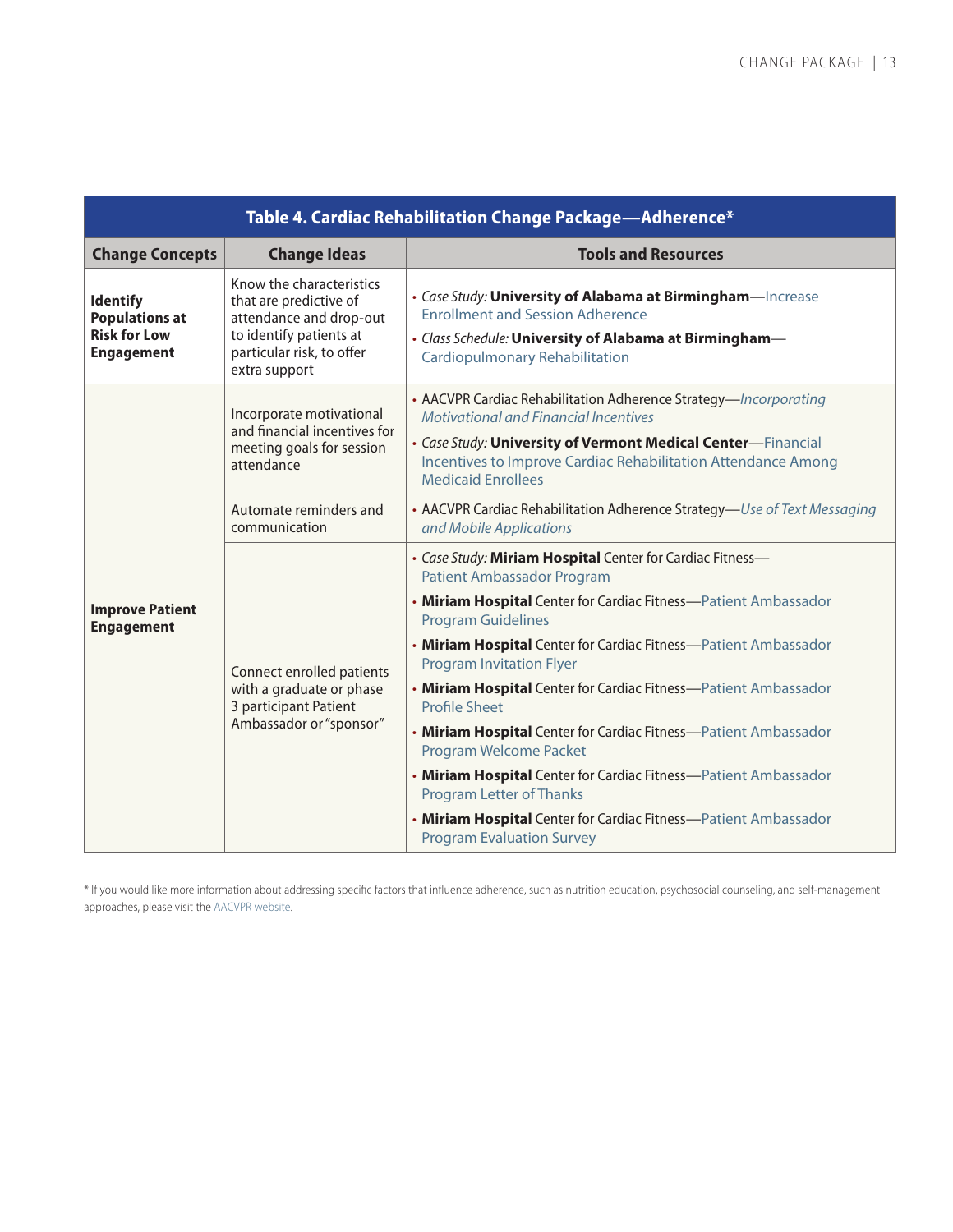#### <span id="page-16-0"></span>Appendix A: Additional Quality Improvement Resources

If you are new to continuous quality improvement (QI), there are many useful QI tools that can assist you in your efforts. For example, the Institute for Healthcare Improvement (IHI) provides a number of QI tools that support its Model for Improvement (Figure 2). Their [Quality Improvement Essentials](http://www.ihi.org/resources/Pages/Tools/Quality-Improvement-Essentials-Toolkit.aspx)  [Toolkit](http://www.ihi.org/resources/Pages/Tools/Quality-Improvement-Essentials-Toolkit.aspx) is a good primer for those beginning their quality improvement journey. It includes the [Improvement Project Planning Form](http://www.ihi.org/resources/Pages/Tools/ProjectPlanningForm.aspx) to help teams think systematically about their improvement project and the [PDSA Worksheet](http://www.ihi.org/resources/Pages/Tools/PlanDoStudyActWorksheet.aspx)  [for Testing Change](http://www.ihi.org/resources/Pages/Tools/PlanDoStudyActWorksheet.aspx), which walks the user through documenting a test of change. These resources may be helpful for planning, assigning responsibilities, and carrying out small tests of change for improving CR utilization.

Another useful QI reference and toolkit is the [Guide to Improving Care Processes and](https://hiteqcenter.org/Resources/HITEQ-Resources/guide-to-improving-care-processes-and-outcomes-in-health-centers)  [Outcomes](https://hiteqcenter.org/Resources/HITEQ-Resources/guide-to-improving-care-processes-and-outcomes-in-health-centers), available from the Health Resources and Services Administration (HRSA), which supports the U.S. health care safety net. This resource includes worksheets, such as the [Clinical Decision Support-enabled Quality](http://hiteqcenter.org/Portals/0/pdf/HITEQ HIT QI Guide CDS QI Worksheet_Essential.docx) 

[Improvement Worksheet](http://hiteqcenter.org/Portals/0/pdf/HITEQ HIT QI Guide CDS QI Worksheet_Essential.docx), for analyzing current workflows and information flows and considering improvements for targets such as increasing CR utilization. CRCP can help identify promising, evidence-based approaches to enhancing care processes to achieve this goal.

Finally, the Healthcare Information and Management Systems Society (HIMSS) publishes a [guidebook series](https://www.himss.org/library/clinical-decision-support/guidebook-series?navItemNumber=16571) on improving care delivery and outcomes with clinical decision support (CDS)[.23,24](#page-19-1) These guidebooks can help you apply the CDS Five Rights framework to ensure that all the right people (including patients) get the right information in the right formats via the right channels at the right times to optimize health-related decisions and actions. The guidebooks help health care practices and their partners set up programs that reliably deliver outcome-improving CDS interventions. They also provide detailed guidance on how to successfully develop, launch, and monitor such interventions so that all stakeholders benefit.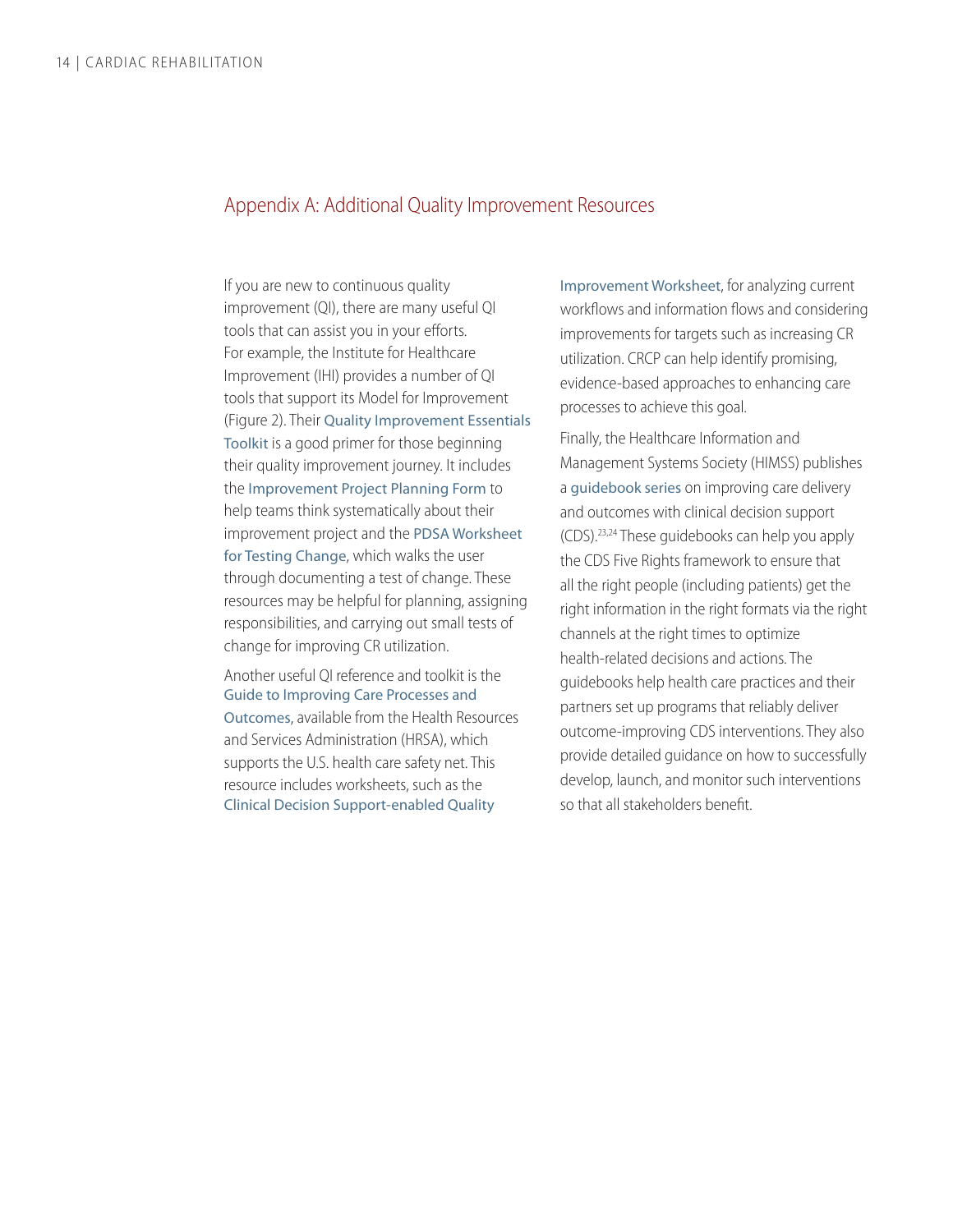# <span id="page-17-0"></span>Acronyms

ACC American College of Cardiology

| <b>AHA</b>   | American Heart Association                                           |
|--------------|----------------------------------------------------------------------|
| AMI          | Acute myocardial infarction                                          |
| ΒP           | Blood pressure                                                       |
| <b>CDC</b>   | Centers for Disease Control and Prevention                           |
| CDS          | Clinical decision support                                            |
| <b>CME</b>   | Continuing medical education                                         |
| <b>CMS</b>   | Centers for Medicare & Medicaid Services                             |
| CR           | Cardiac rehabilitation                                               |
| <b>CRCP</b>  | Cardiac Rehabilitation Change Package                                |
| ECG          | Electrocardiogram                                                    |
| EHR          | Electronic health record                                             |
| <b>EMR</b>   | Electronic medical record                                            |
| <b>HFrEF</b> | Heart failure with reduced ejection fraction                         |
| <b>HHS</b>   | Department of Health and Human Services                              |
| <b>HIMSS</b> | Healthcare Information and Management Systems Society                |
| <b>HRSA</b>  | Health Resources and Services Administration                         |
| ICU          | Intensive care unit                                                  |
| IHI          | Institute for Healthcare Improvement                                 |
| <b>ONC</b>   | Office of the National Coordinator for Health Information Technology |
| PAD          | Peripheral artery disease                                            |
|              |                                                                      |

AACVPR American Association of Cardiovascular and Pulmonary Rehabilitation

- PDSA Plan-Do-Study-Act
- QI Quality improvement
- SET Supervised exercise training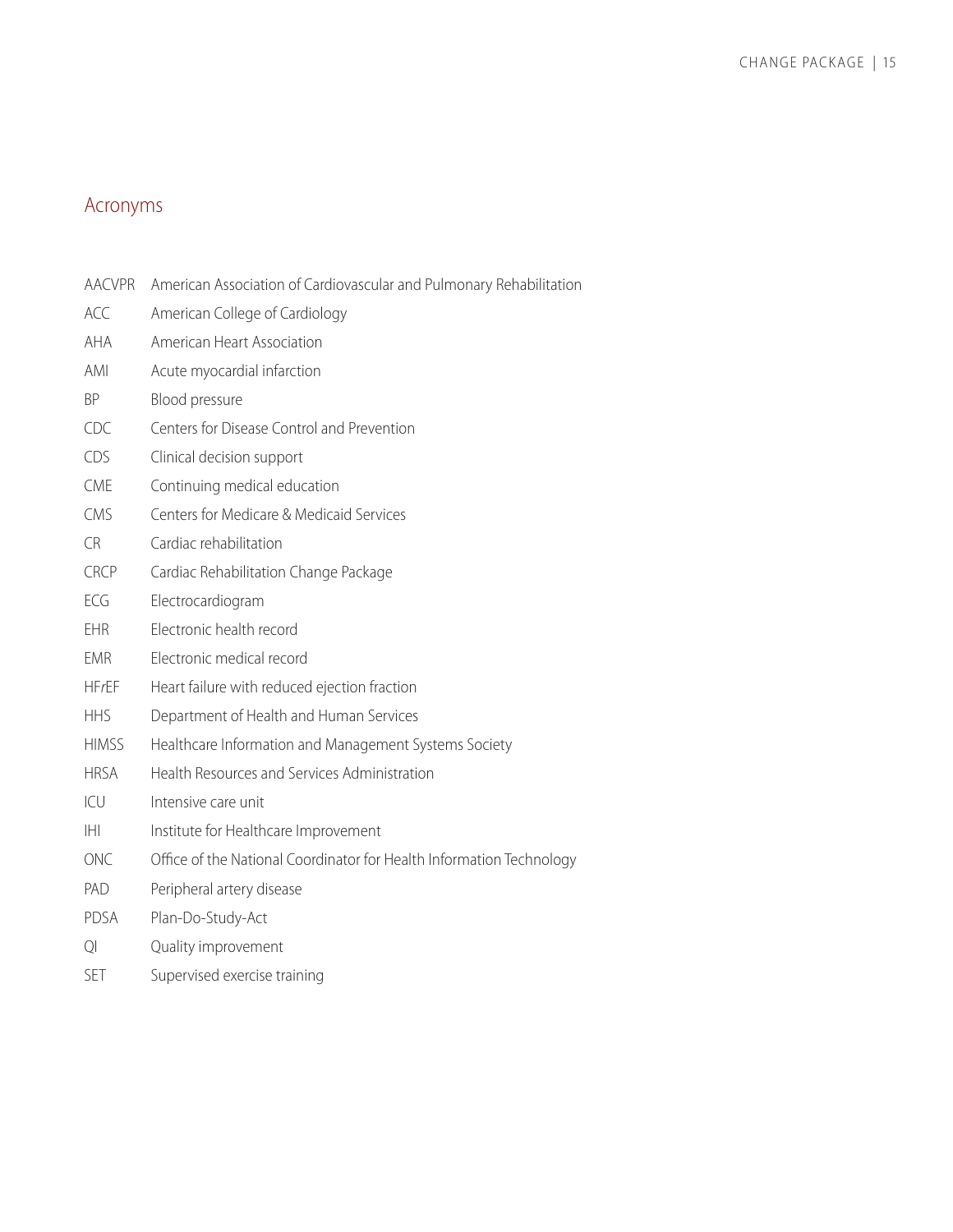#### <span id="page-18-1"></span><span id="page-18-0"></span>References

- 1. Ades PA, Keteyian SJ, Wright JS, et al. Increasing cardiac rehabilitation participation from 20% to 70%: a road map from the Million Hearts Cardiac Rehabilitation Collaborative. *Mayo Clin Proc.*  2017;92(2):234–42.
- 2. Smith SC Jr, Benjamin EJ, Bonow RO, et al. AHA/ACCF secondary prevention and risk reduction therapy for patients with coronary and other atherosclerotic vascular disease: 2011 update; a guideline from the AHA and ACC Foundation endorsed by the World Heart Federation and the Preventive Cardiovascular Nurses Association [published correction appears in *J Am Coll Cardiol.* 2015;65(14):1495]. *J Am Coll Cardiol.* 2011;58(23):2432–46.
- 3. Anderson JL, Adams CD, Antman EM, et al. ACC/AHA 2007 guidelines for the management of patients with unstable angina/non–ST-elevation myocardial infarction. *J Am Coll Cardiol.* 2007;50:e1–157.
- 4. Levine GN, Bates ER, Blankenship JC, et al. 2011 ACCF/AHA/SCAI guideline for percutaneous coronary intervention. A report of the ACC/AHA Task Force on Practice Guidelines and the Society for Cardiovascular Angiography and Interventions. *J Am Coll Cardiol.* 2011;58(24):e44–122.
- 5. Yancy CW, Jessup M, Bozkurt B, et al. 2013 ACCF/AHA guideline for the management of heart failure: a report of the American College of Cardiology Foundation/ American Heart Association Task Force on Practice Guidelines. *J Am Coll Cardiol.* 2013;62(16):e147–239.
- 6. Eagle KA, Guyton RA, Davidoff R, et al. ACC/ AHA 2004 guideline update for coronary artery bypass graft surgery. A report of the American College of Cardiology/ American Heart Association task force on practice guidelines. *J Am Coll Cardiol.*  2004;44(5):e213–310.
- 7. Sibilitz KL, Berg SK, Tang LH, et al. Exercisebased cardiac rehabilitation for adults after heart valve surgery. *Cochrane Database Syst Rev.* 2016;3:CD010876.
- 8. Heran BS, Chen JM, Ebrahim S, et al. Exercisebased cardiac rehabilitation for coronary heart disease. *Cochrane Database Syst Rev.* 2011;(7):CD001800.
- 9. Taylor RS, Brown A, Ebrahim S, et al. Exercisebased rehabilitation for patients with coronary heart disease: systematic review and meta-analysis of randomized controlled trials. *Am J Med.* 2004;116(10):682–92.
- 10. Anderson L, Thompson DR, Oldridge N, et al. Exercise-based cardiac rehabilitation for coronary heart disease. *Cochrane Database Syst Rev.* 2016;67(1):1–12.
- 11. Rejeski WJ, Foy CG, Brawley LR, et al. Older adults in cardiac rehabilitation: a new strategy for enhancing physical function. *Med Sci Sports Exerc.* 2002;34(11):1705–13.
- 12. Oldridge N, Streiner D, Hoffmann R, Guyatt G. Profile of mood states and cardiac rehabilitation after acute myocardial infarction. *Med Sci Sports Exerc.*  1995;27(6):900–5.
- 13. Suaya JA, Shepard DS, Normand SL, Ades PA, Prottas J, Stason WB. Use of cardiac rehabilitation by Medicare beneficiaries after myocardial infarction or coronary bypass surgery. *Circulation.* 2007;116(15):1653–62.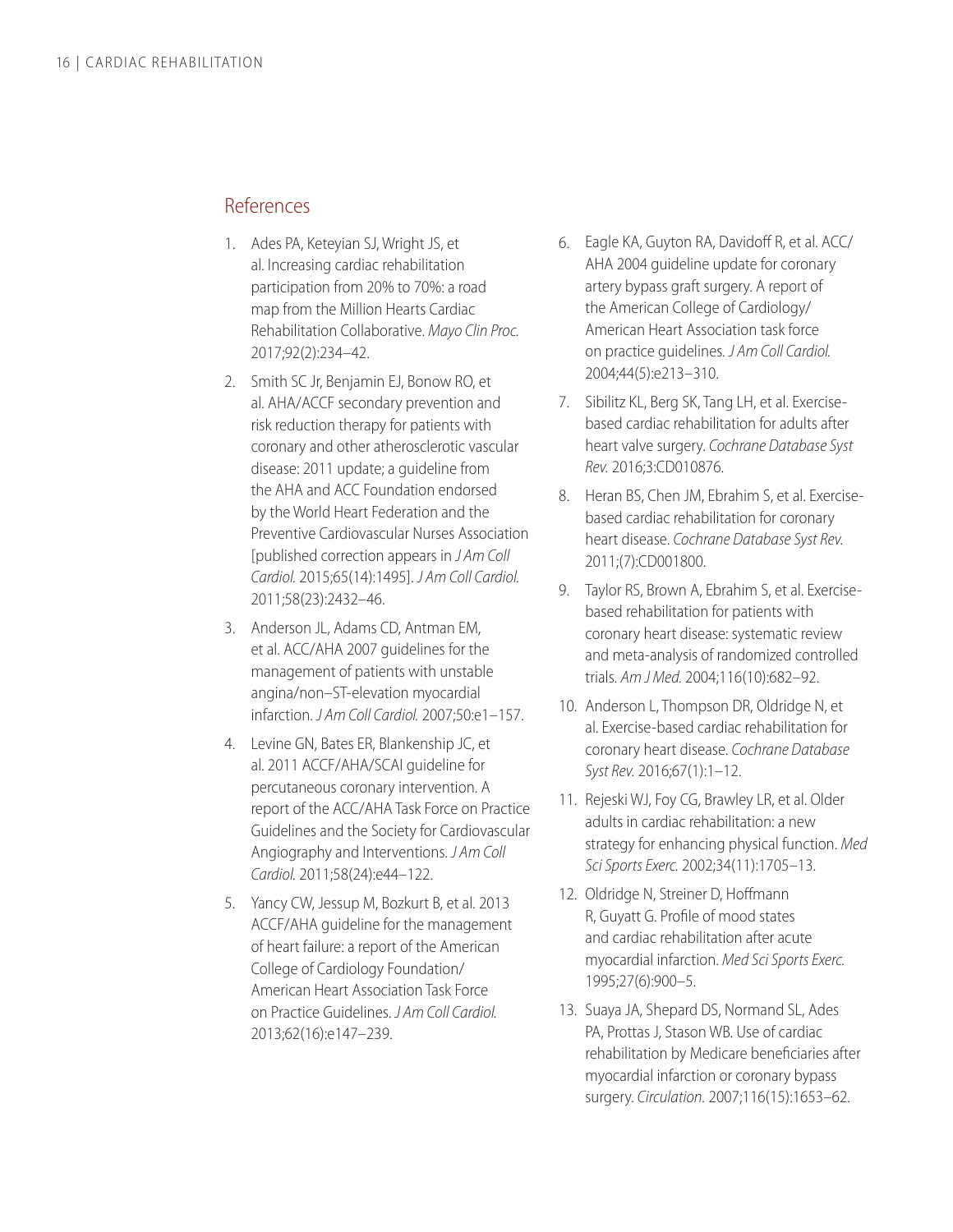- <span id="page-19-1"></span><span id="page-19-0"></span>14. Fang J, Ayala C, Luncheon C, Ritchey M, Loustalot F. Use of outpatient cardiac rehabilitation among heart attack survivors — 20 states and the District of Columbia, 2013 and four states, 2015. *MMWR.* 2017;66(33):869–73.
- 15. Park LG, Schopfer DW, Zhang N, Shen H, Whooley MA. Participation in cardiac rehabilitation among patients with heart failure. *J Card Fail.* 2017;23(5):427–31.
- 16. Beatty AL, Truong M, Schopfer DW, Shen H, Bachmann JM, Whooley MA. Geographic variation in cardiac rehabilitation participation in Medicare and veterans affairs populations: an opportunity for improvement? *Circulation.* 2018;137(18):1899–1908.
- 17. Bachmann JM, Shah AS, Duncan MS, et al. Cardiac rehabilitation and readmissions after heart transplantation. *J Heart Lung Transplant.* 2018;37(4):467–76.
- 18. Institute for Healthcare Improvement. [The](http://www.ihi.org/resources/Pages/IHIWhitePapers/TheBreakthroughSeriesIHIsCollaborativeModelforAchievingBreakthroughImprovement.aspx) [Breakthrough Series: IHI's Collaborative](http://www.ihi.org/resources/Pages/IHIWhitePapers/TheBreakthroughSeriesIHIsCollaborativeModelforAchievingBreakthroughImprovement.aspx)  [Model for Achieving Breakthrough](http://www.ihi.org/resources/Pages/IHIWhitePapers/TheBreakthroughSeriesIHIsCollaborativeModelforAchievingBreakthroughImprovement.aspx)  [Improvement](http://www.ihi.org/resources/Pages/IHIWhitePapers/TheBreakthroughSeriesIHIsCollaborativeModelforAchievingBreakthroughImprovement.aspx)*.* IHI Innovation Series white paper. Boston: IHI; 2003.
- 19. Thomas RJ, Balady G, Banka G, et al. 2018 ACC/AHA clinical performance and quality measures for cardiac rehabilitation: a report of the American College of Cardiology/ American Heart Association task force on performance measures. *J Am Coll Cardiol.*

2018;71(16):1814–37.

- 20. Montoye CK, Eagle KA, Michigan ACC-GAP Investigators, ACC-GAP Steering Committee, American College of Cardiology. An organizational framework for the AMI ACC-GAP project. *J Am Coll Cardiol.* 2005;46(10 Suppl):1–29.
- 21. Thomas RJ, King M, Lui K, Oldridge N, Piña IL, Spertus J. AACVPR/ACC/AHA 2007 performance measures on cardiac rehabilitation for referral to and delivery of cardiac rehabilitation/secondary prevention services. *J Am Coll Cardiol.* 2007;50:1400–33.
- 22. Ali-Faisal SF, Benz Scott L, Johnston L, Grace SL. Cardiac rehabilitation referral and enrolment across an academic health sciences centre with eReferral and peer navigation: a randomised controlled pilot trial. *BMJ Open.* 2016;6(3):1–8.
- 23. Osheroff JA, Teich JM, Levick D, et al. [Improving Outcomes with Clinical Decision](https://www.crcpress.com/Improving-Outcomes-with-Clinical-Decision-Support-An-Implementers-Guide/Osheroff-Teich-Levick-Saldana-Velasco-Sittig-Rogers-Jenders/p/book/9780984457731)  [Support: An Implementer's Guide](https://www.crcpress.com/Improving-Outcomes-with-Clinical-Decision-Support-An-Implementers-Guide/Osheroff-Teich-Levick-Saldana-Velasco-Sittig-Rogers-Jenders/p/book/9780984457731)*.* 2nd ed. Chicago: HIMSS; 2012.
- 24. Osheroff JA, ed. [Improving Medication](https://www.crcpress.com/Improving-Medication-Use-and-Outcomes-with-Clinical-Decision-Support/Osheroff/p/book/9780980069730)  [Use and Outcomes with Clinical Decision](https://www.crcpress.com/Improving-Medication-Use-and-Outcomes-with-Clinical-Decision-Support/Osheroff/p/book/9780980069730)  [Support: A Step-by-Step Guide](https://www.crcpress.com/Improving-Medication-Use-and-Outcomes-with-Clinical-Decision-Support/Osheroff/p/book/9780980069730)*.* Chicago: HIMSS; 2009.